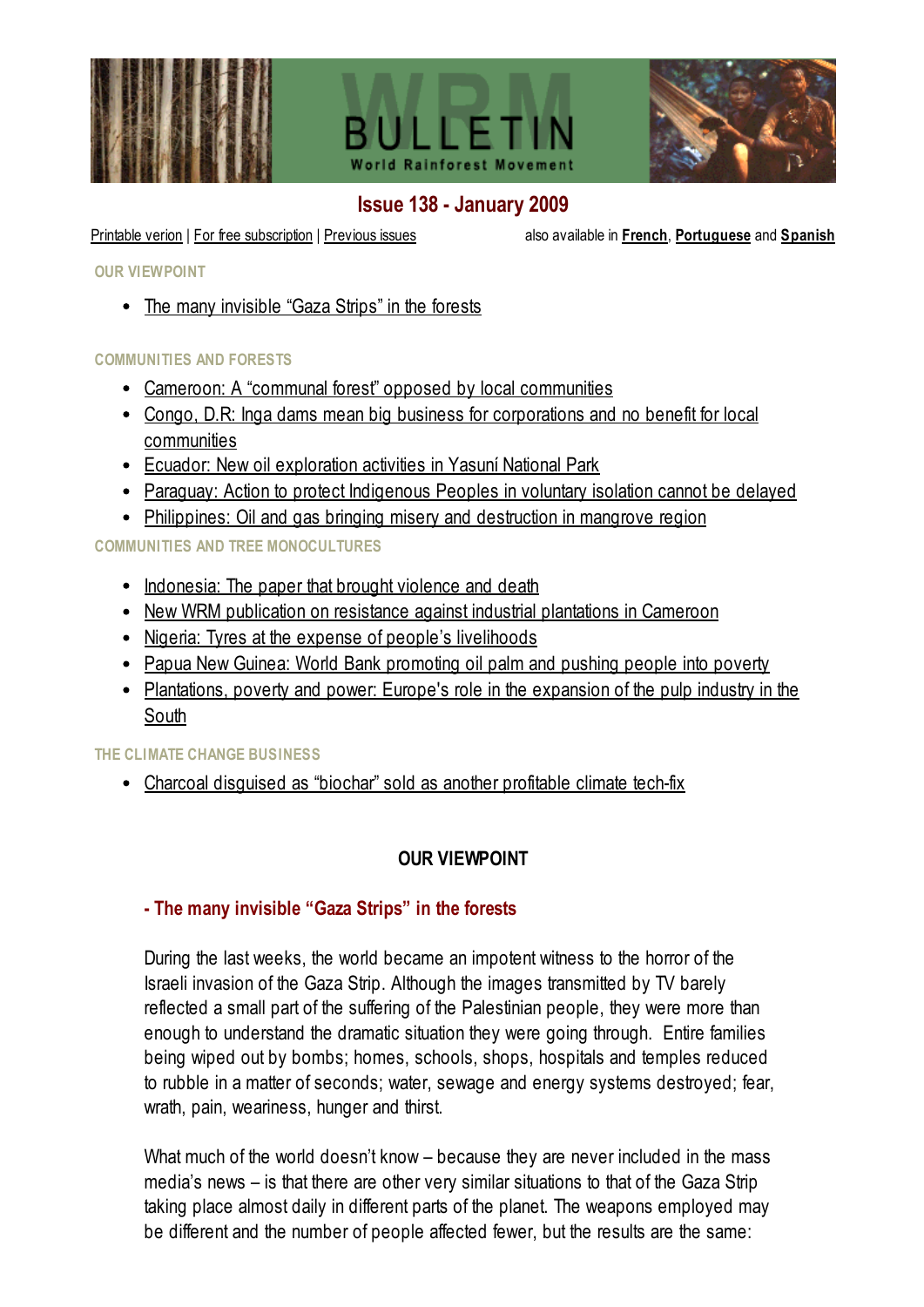violation of people's human rights and destruction of their means of livelihood.

For example, on 18th December 2008 hundreds of police and paramilitaries stormed a village in the Sumatran province of Riau, Indonesia, with teargas and guns. A helicopter dropped an incendiary bomb on the village burning hundreds of houses allegedly with napalm. Teargas and fire arms were used. Two toddlers were killed and many people were injured while others were arrested. Some 400 villagers fled into the forest in the mountains and just 58 people remained in the village. Two days later, a helicopter flew at low height over the tents of homeless villagers and bombarded them with stones.

The reason for so much violence may seem absurd: the manufacture of paper. However, as in the case of the Palestinian conflict, the key issue is territorial control. The Indonesian Government ignores the traditional rights of the local people and allocates itself land ownership which it then transfers to a company to plant trees to produce paper. The local communities resist eviction and the government's response is violence.

Similar situations are taking place all the time and the issue of territorial control is always present as one of the central causes. For example, each time a government decides to build a large hydroelectric dam it is violating the rights of thousands or hundreds of thousands of people who live in the area and whose homes, forests and fields are going to be flooded or whose means of survival are going to be seriously affected by the dam. What generally happens is that people do not accept this situation passively and then the State intervenes using repression and criminalizing the protest.

The same happens when a State grants logging, oil or mining concessions to a company. The affected territory is not empty, but inhabited by indigenous, traditional or peasant communities, that in many cases have been living there long before the existence of the national State. However, the latter ignores the ancestral rights of these communities and allocates itself the right of ownership over those lands.

It is important to point out that for these peoples the destruction of the forest is similar to what took place in the Gaza Strip: the destruction of homes, temples, schools, shops, hospitals, drinking water systems. For these peoples, the forest is their home and their temple and from it they obtain their food, medicines, fertilizers, fibres, wood, water and everything they require for their livelihood. The disappearance of the forest and the environmental degradation resulting from the industrial activities that take over – logging, monoculture plantations, mining or oil exploitation, hydro-energy, etc. – are like "bombs" that are thrown on their territories, destroying all that is of value to them.

"We are all Palestinians". Under this slogan, thousands of people all around the world demonstrated their support to the Palestinian people and their rejection of the attack by the State of Israel on the Gaza Strip. Many other "Palestinians" – such as the Ayoreo in Paraguay, Adivasi in India, Bagyeli in Central Africa, Tagaeri and Taromenane in Ecuador/Peru and many others – are today being "bombed" and need support in their unequal struggle against an enemy that is much more powerful than they are.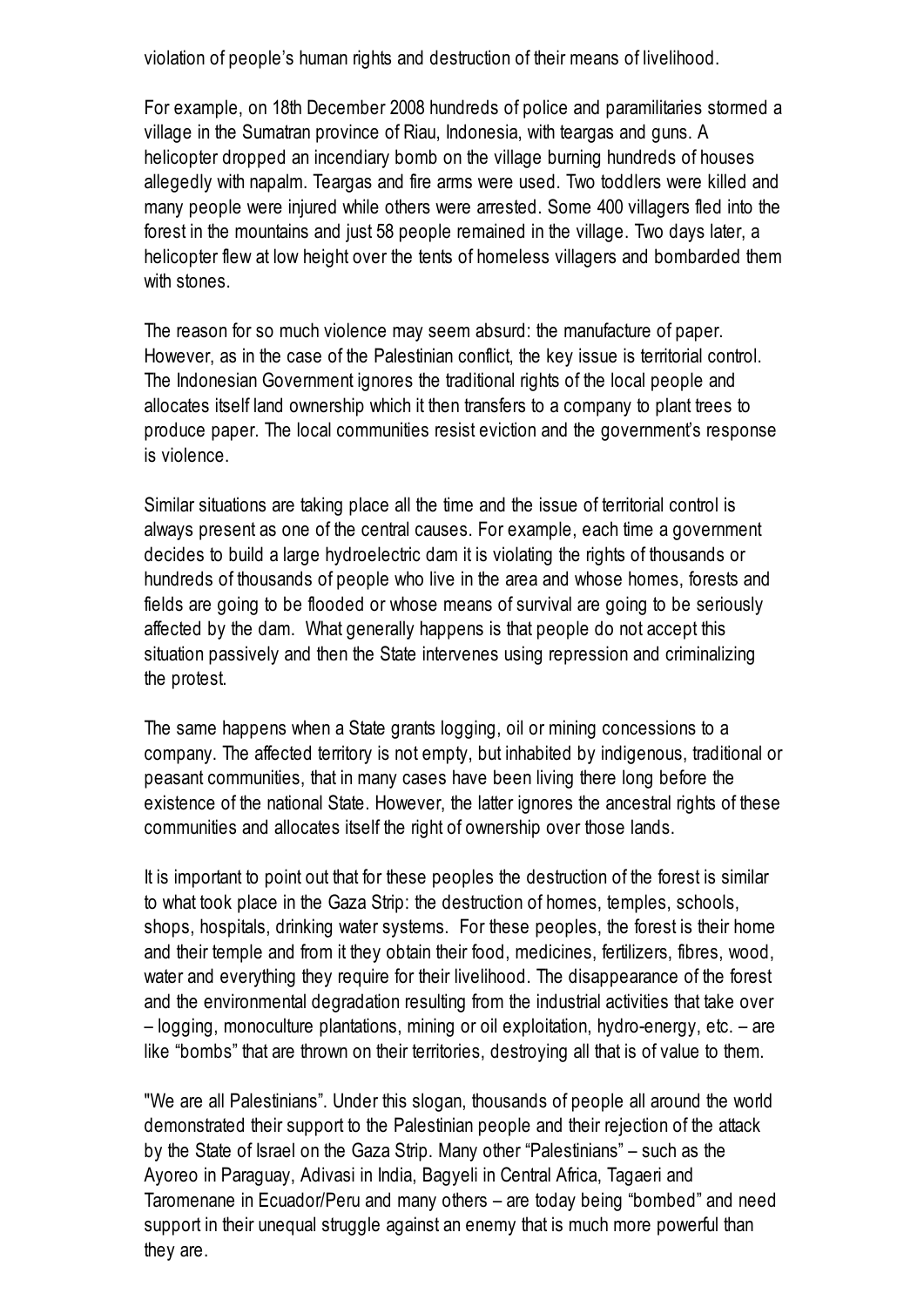### COMMUNITIES AND FORESTS

#### <span id="page-2-0"></span>- Cameroon: A "communal forest" opposed by local communities

To establish a communal forest may look like a good proposal. However, it may be not, according to many local villagers from the district of Dzeng (Center Province, Department of Nyong and So'o), who have denounced the attempt of the current Dzeng's mayor to make use of their forest lands for commercial exploitation. Some 25.182 hectares of forest lands would be classified as a "communal forest", an intermediate category between logging concessions and community forests.

Law No. 94/01 provides that classification should take into account the social environment of the local populations so they keep their traditional rights of use. Under the category of a "communal forest" a management plan is prepared by the local authority, and must also involve the participation and agreement of the local population. In this case the local communities were never consulted and mistrust arises from the fact that they were never told about the mayor's plan to classify their lands as "communal forest" thus breaking the spirit of the Law –they only got to know about it through an inconspicuous written communiqué hang on one of the walls of the municipality of Dzeng.

The local mayor has said that he plans to build a saw-mill in the area. "We firmly express our opposition to this project of forced classification of all our forests crossed by the Tofini stream as communal forest with the purpose of filling the pockets of a group of individuals that have never been preoccupied about the public interest", the heads of the Assok and Nkonmedzap villages wrote to the mayor. (1)

The mayor argues that the extreme impoverishment of his municipality is what urges him to establish a communal forest and count on resources for the accomplishment of projects. However, those forest lands have already been highly exploited by logging companies, which only brought forest destruction for the communities. The forest was left without its most valuable species and now is just regenerating from the action of corporations such as SAB and SEBC - subsidiaries of the French-owned Thanry Group, one of the largest logging conglomerates in Africa. Thanry is now controlled by the Hong Kong company Vicwood Pacific.

An open letter sent to the President of the Republic of Cameroon, Paul Biya, by Alain G. Njimoluh Anyouzoa conveys his fear "that is also shared by all the families of the aforementioned district when we are told that as a consolation prize for loosing our lands to commercial exploitation, we would get in its place a sawmill!" The letter asks for the President's arbitration to prevent "the attempted plundering of our district, as it has already been the case in other regions of our beloved country".

An open letter was also addressed to the mayor Emmanuel Nnemde contending that it would be a manipulated classification of forest lands as a "communal forest" that would bring no benefits to the local communities. "You state that your decision for the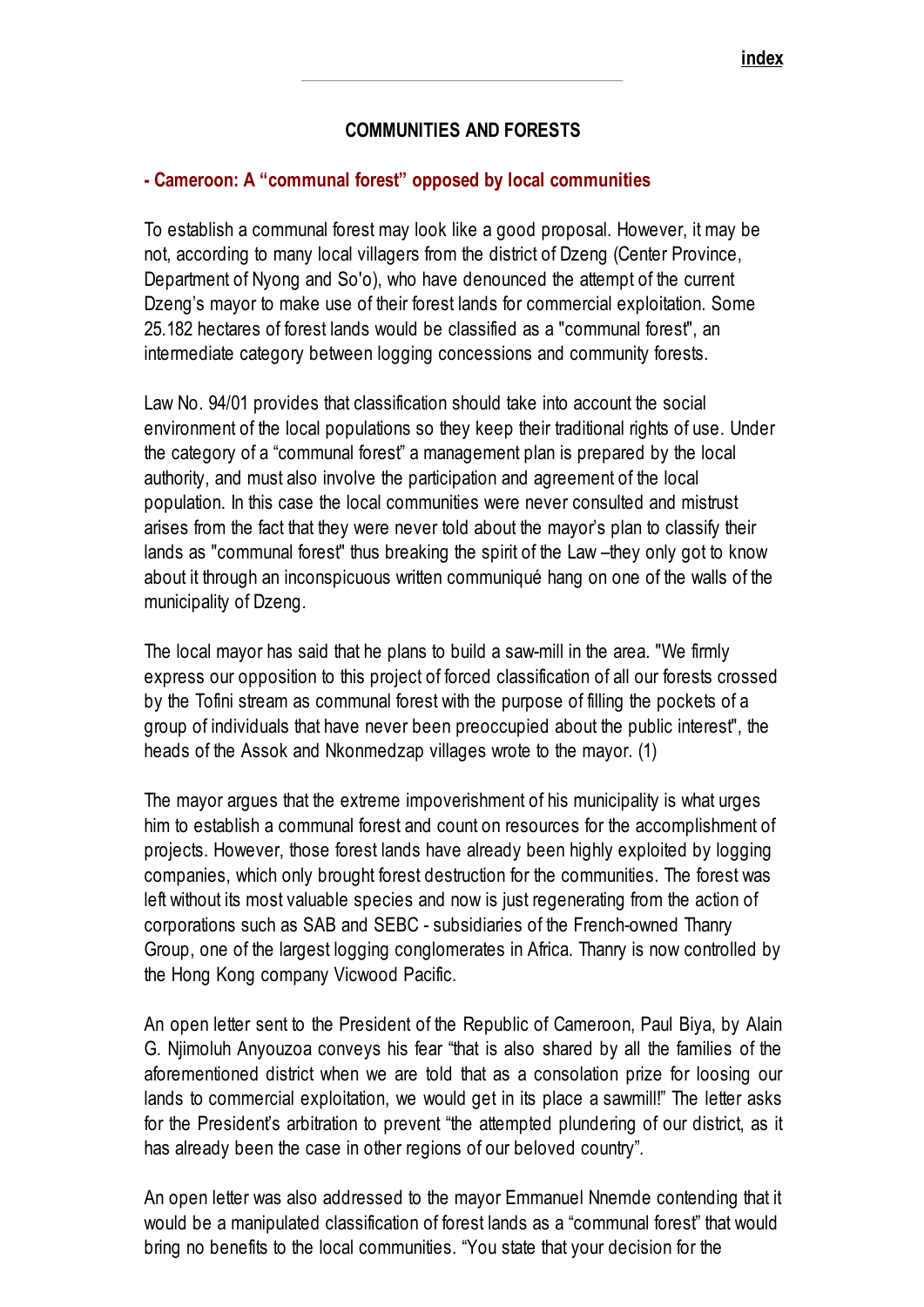emergency acquisition of a communal forest was motivated by the extreme poverty of your district and a great need for resources to implement projects. Your constituents whose forests had been harvested ruthlessly by the logging companies Sab and Coron in the eighties without a single local investment in return have disproved the arguments you pushed forward", said the letter.

In his letter, Njimoluh Anyouzoa referred to the disastrous consequences resulting from the haphazard management of the existing communal forests –social problems like unemployment, poverty, famine, prostitution, serious illnesses (HIV/ AIDS), unwanted pregnancies. Those social problems that, he said, "the people of Assok, Nkomedzap and other populations have tried to tell you in their petition submitted to the relevant Cameroonian officials, as it specifically relate to law No. 94/01 of January 20 1994 pertaining to the regulations on forests, wildlife and fishery, which grants you an almost discretionary power on harvesting these forests once they become 'communal forests'".

He announced that he had sent a copy of his letter "to the office of the European Environment Agency (EEA) in Copenhagen (Denmark) this week intending to find out if the European Union (EU) was in any way involved in this scheme, and to vigorously denounce the policy of 'eliminating our forests' in which the EU has sometimes participated with the help of a few local officials."

Sources: (1) « Dzeng : Une forêt déchire les populations et le maire », Mutations, November 27, 2008,

<http://www.quotidienmutations.info/mutations/nov08/1227799736.php> (2) Open Letter to the Mayor of the District of Dzeng – Cameroon by Njimoluh Anyouzoa, December 30, 2008, sent by the author.

[index](#page-0-1)

### <span id="page-3-0"></span>- Congo, D.R: Inga dams mean big business for corporations and no benefit for local communities

The Inga hydroelectric scheme (Inga 1, Inga 2, Inga 3 and Grand Inga) is located 140 miles southwest of capital city Kinshasa. It lies on the largest waterfall by volume in the world, the Inga falls, where the Congo River drops 96 m (315 ft) over the course of nine miles with an average flow of  $42,476$  m<sup>3</sup>/s.

The project started in 1920 during Belgian colonial rule. Colonial authorities forced the site's first inhabitants to leave without any compensation. Inga's displaced communities haven't received any compensation till today.

The hydroelectric plants Inga 1and Inga 2 were commissioned in 1972 and 1982. Both dams contributed heavily to the country's spiraling debt crisis and currently operate at only 40% capacity because they never received maintenance: about half of the 14 turbines don't work at all. (1)

Inga 3 would be a tunnel diversion hydropower scheme for electricity export to South Africa and other neighboring countries, and to attract energy-intensive industries to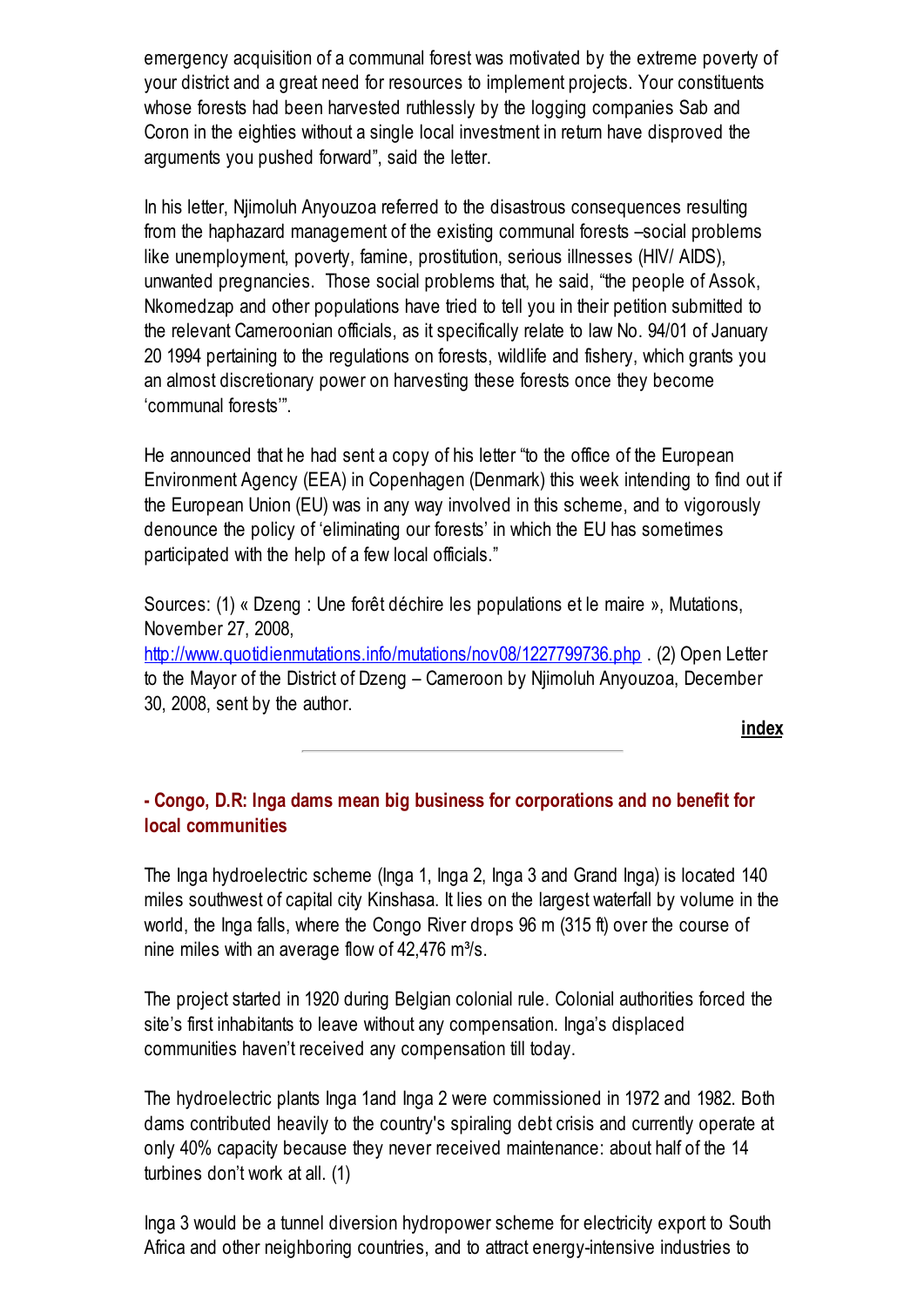DRC, with a total cost up to \$8 billion. (2)

Grand Inga (see WRM Bulletin no. 77) was proposed in the 1980s and was delayed by political conflict in central Africa. It started moving again in April last year when seven African governments and the world's largest banks and construction firms met to plan the massive hydropower project with an estimated cost of US\$80 billion. Designed as a series of 52 750MW turbine installations, the Grand Inga mega–project (which includes the related Inga 3), could produce over twice the power generation of the world's largest and most notorious Three Gorges Dam in China.

Grand Inga will allegedly "light up Africa" thus allowing industrialization as a way of alleviating the continent's poverty. Quoting International Rivers' report: "Inga's centralized grid system is likely to do little to "light up" Africa for the 90% of people now living without electricity, most of whom live in rural areas outside the reach of power grids. Grid expansion is quite costly, and trying to reach scattered rural communities would significantly increase project costs as well as the cost of electricity. … Based on historical trends, the trickle–down effects in the form of jobs and taxes will likely be minimal for Africa's poorest, while also increasing unsustainable national debt loads." (3)

Indeed, the mega-project will provide industrial economic growth for foreign businesses seeking cheap electricity and financial opportunities for Africa's elite business and government leaders. They have the financial support of the World Bank Group, the European Investment Bank and the African Development Bank as well as the political leverage of the G8 countries.

Also, according to a The Guardian's article, "Grand Inga's prospects of being completed by 2022 are said to have risen significantly in the last year as countries, banks and private companies have found they can earn high returns from the emerging global carbon offset market and UN climate change credits." (4)

In a time of credit crunch, the Clean Development Mechanism (CDM), a market-based program to subsidize alleged low-carbon projects in developing countries allowing industrial polluters to continue "business as usual", represents another highly needed source of money for such a millionaire scheme. Grand Inga project is being sold as "clean and environmentally friendly" energy that can offset carbon emissions elsewhere "by harnessing run–of–river hydroelectricity as opposed to damming up a river".

But as International Rivers warns: "While run–of–river projects can have less damaging consequences than storage dams, they are often far from environmentally benign. The term 'run–of–river' is undefined, and is often therefore used to 'greenwash' projects. In fact, many run–of–river dams have large dam walls, major social and environmental impacts, and even reservoirs. The extent of barriers and diversion canals involved in this colossal project is still unclear, but the cumulative impacts of Grand Inga's 52 turbine installations, as well as Inga 3, on the river's flow could be considerable. Impacts to fisheries, riverine forests and river ecology will need careful study. As more studies of GHG emissions from hydropower are conducted, scientists are finding increasing evidence that emissions from dams, especially methane, are a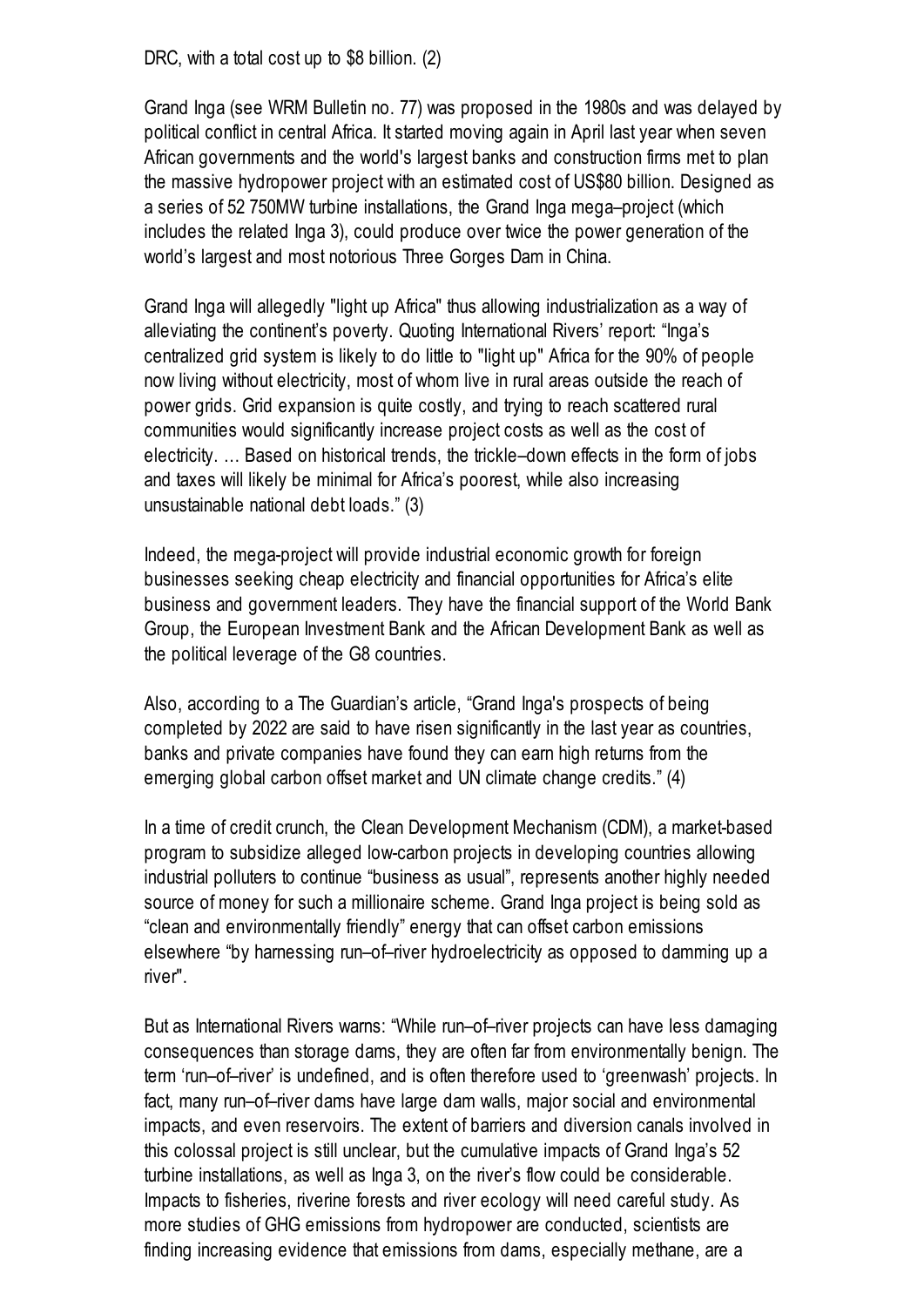legitimate concern".

(1) Inga 1 and Inga 2 dams, International Rivers, <http://www.internationalrivers.org/en/node/2877> (2) Inga 3, International Rivers, [http://www.internationalrivers.org/en/africa/grand-inga](http://www.internationalrivers.org/en/africa/grand-inga-dam-dr-congo/inga-3)dam-dr-congo/inga-3; (3) Grand Inga, International Rivers, [http://www.internationalrivers.org/en/africa/grand](http://www.internationalrivers.org/en/africa/grand-inga-grand-illusions)inga-grand-illusions (4) "Banks Meet Over £40bn Plan to Harness Power of Congo River and Double Africa's Electricity", John Vidal, The Guardian,

<http://www.internationalrivers.org/en/node/2744>

[index](#page-0-1)

#### <span id="page-5-0"></span>- Ecuador: New oil exploration activities in Yasuní National Park

Yasuní National Park stretches along the basins of the Yasuní, Cononaco, Nashiño and Tiputini Rivers. Aside from the fact that these are major rivers in their own right, they are also surrounded by floodplains, wetlands, lagoons and lake systems like the Jatuncocha, Garzacocha and Lagartococha. This area is also the ancestral territory of the Waorani indigenous people and two indigenous tribes living in voluntary isolation, the Tagaeri and Taromenane.

Cononaco and Tiputini, like hundreds of other indigenous names, are also the names of oilfields. The oil industry's practice of using indigenous names for projects that entail the devastation of indigenous territories are just one more means of humiliation of the local communities.

In December 2008, the Waorani denounced new oil exploration activities in the Cononaco oilfield. In order to appease the community, the Ecuadorian state-owned oil company, Petroecuador, paid them 35,000 dollars. But these new activities affect the Yasuní National Park, a protected area.

Previous oil operations in Cononaco have been inspected as part of the trial underway against Texaco, since the activities in the field were undertaken by this multinational oil giant. Of the 35 samples taken, 30 showed readings higher than those permitted by law.

The area in question forms part of both the Yasuní Biosphere Reserve and the Waorani people's ancestral territory, and the contamination caused by oil activities there directly affects Yasuní National Park.

When the pipeline between the Auca and Cononaco oilfields burst in 2006, the resulting oil spill contaminated the Tiputini River which runs through the National Park. But the new exploration activity is even more menacing, because it is taking place in areas vital to the survival of indigenous peoples living in voluntary isolation.

Moreover, the denunciation of new exploration activity in protected areas implicitly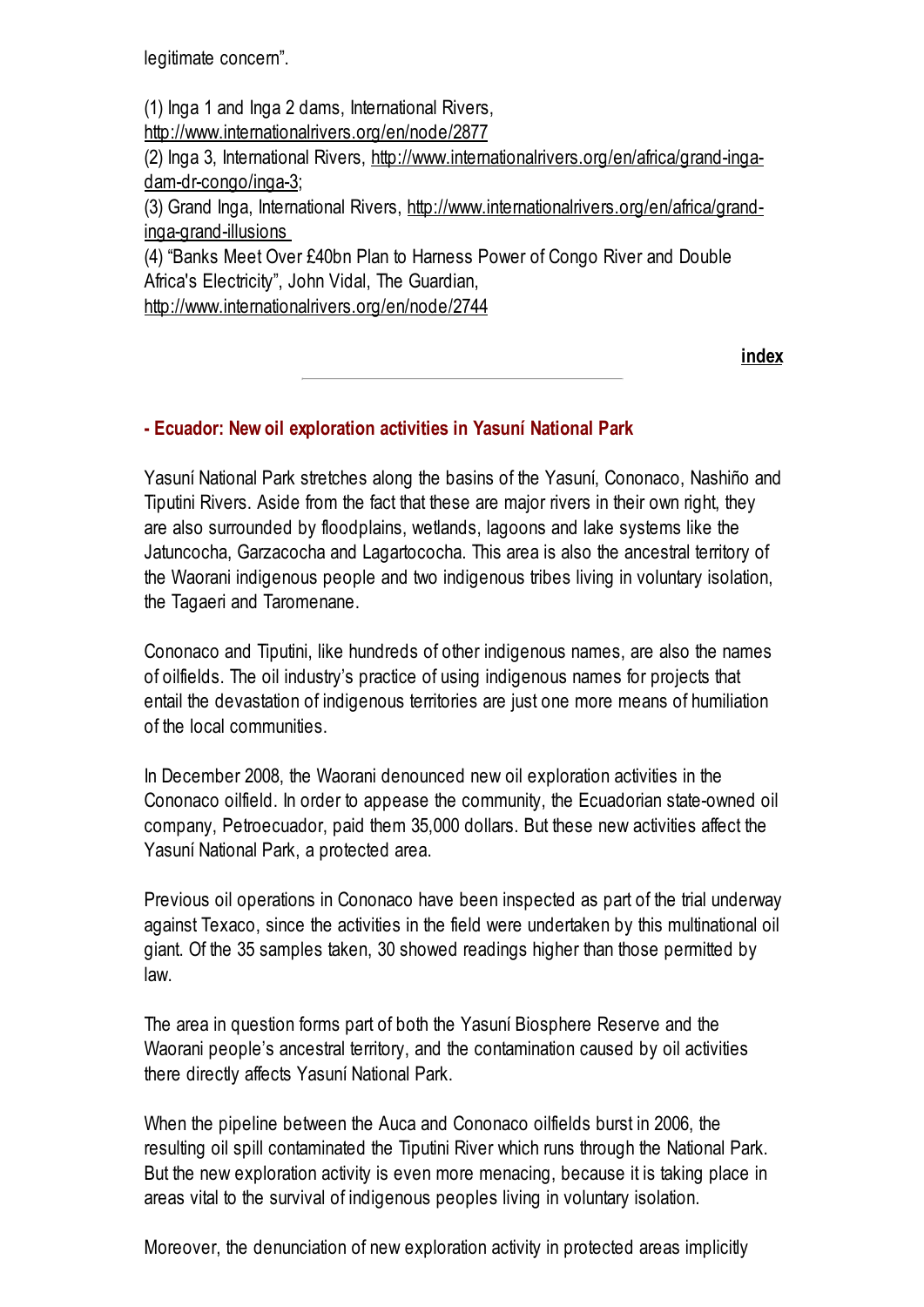exposes the continuation of the extraction-based economic model, which views nature as merely an adversary, and the continued use of typical oil industry practices. Essentially, the first hole drilled will imply the violation of all of the rights recognized in the country's new constitution:

\* The prohibition of oil operations in protected areas, Art. 407.

\* The right of nature to exist and maintain its life cycles and structure, Art. 72.

\* The precautionary principle, established through the stipulation that the State will apply precaution and restriction measures to all activities that can lead to the extinction of species, the destruction of ecosystems or the permanent alteration of natural cycles, Art. 73.

\* The protection of the territory of peoples living in voluntary isolation, a right whose violation would entail the crimes of genocide and ethnocide, Art. 57.

The Waorani, who have demonstrated their opposition to oil operations through different forms of protest, have been treated as criminals, divided and ignored. Today, however, protected by the right to resistance recognized in the new constitution (Art. 98), they are armed with a new tool to move from denunciation to action.

By Esperanza Martínez, Oilwatch: [tegantai@oilwatch.org](mailto:tegantai@oilwatch.org)

[index](#page-0-1)

### <span id="page-6-0"></span>- Paraguay: Action to protect Indigenous Peoples in voluntary isolation cannot be delayed

The Ayoreo Indigenous People are one of an estimated 100 uncontacted tribes around the world and the only uncontacted people in South America outside the Amazon basin. The Totobiegosode ('people from the place of the wild pigs') are the most isolated sub-group of the Ayoreo and live in the Chaco, a vast expanse of dense, scrubby forest stretching from Paraguay to Bolivia and Argentina. They are extremely vulnerable to any form of contact with outsiders because of their lack of immunity to diseases, warns an emergency submission sent in November 2008 by Survival International to the United Nations. (1)

Though some have still managed to avoid all contact with outsiders, since 1969 many of them have been forced out of the forest harassed by deforestation carried out by land speculators and ranchers. Two Brazilian companies -Yaguarete Pora SA and River Plate SA- are currently devastating the Totobiegosode's ancestral territory and livelihood to make way mainly for grazing cattle for beef.

Widespread condemnation and pressure from the public in Paraguay has come as a result of satellite photos that revealed the destruction of the Indigenous Peoples' land, as well as increasing media coverage of the issue around the world and a letter campaign from Survival International. (2) Paraguay's National Environment Council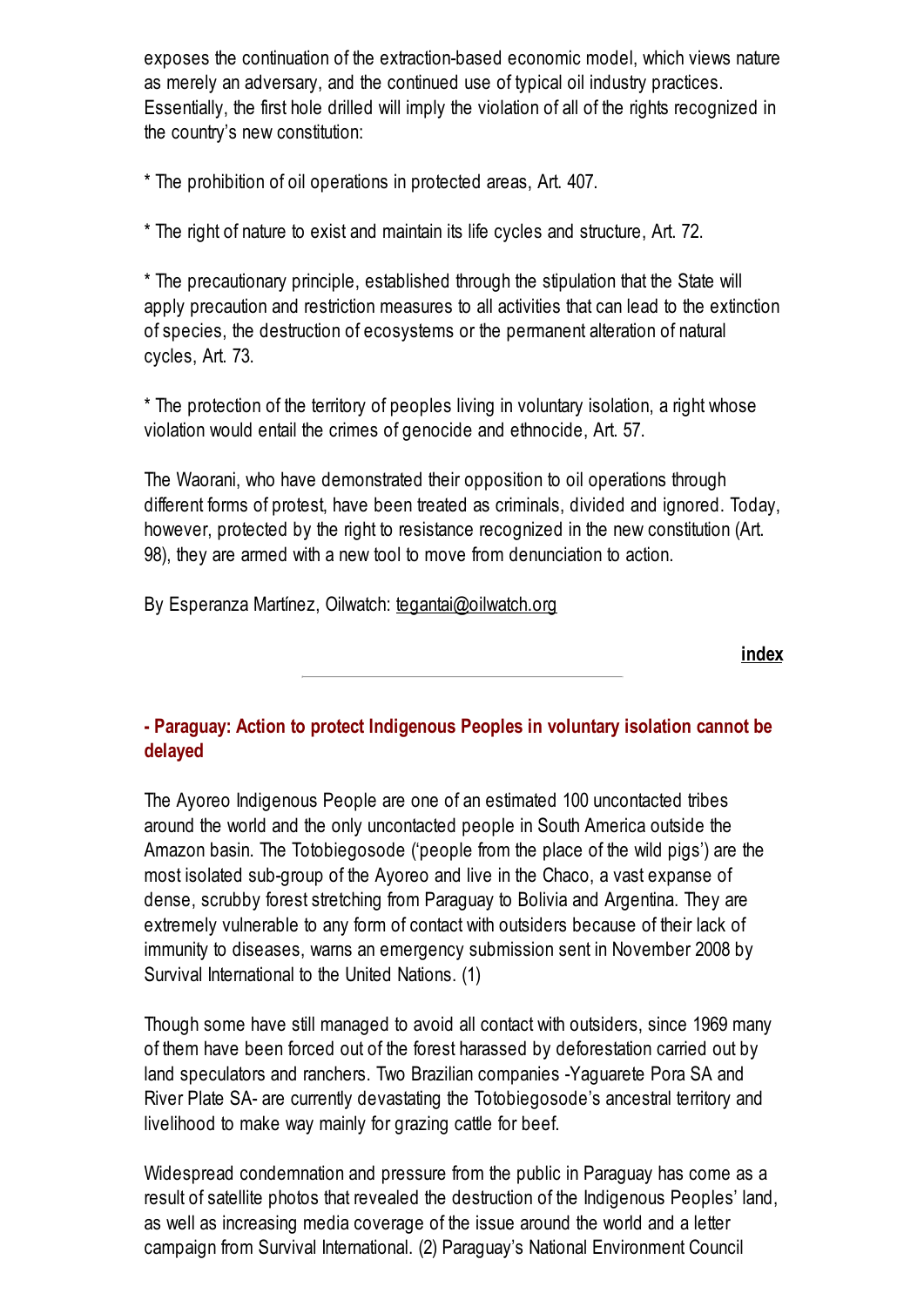(CONAM) announced the decision to withdraw Yaguarete's licence to work in the area. Still, when a government team went to investigate the activities of the Brazilian Yaguarete Pora SA in the area, it was barred from doing so by the company's employees.

The Global Forest Coalition (3) reports that "This tragedy is occurring in Paraguay's largest reservoir of carbon and is happening in a department where deforestation is banned by the Department's Law."

The amount of Totobiegosode's land bulldozed in the northern Chaco has almost tripled since May last year. The push for agrofuels has added to the traditional land grab to graze cattle for beef. The Minister of Agriculture of Paraguay was in the Chaco Region promoting crops for agrofuels as a profitable scheme. The Argentinean firms Carlos Casado and Patagonia Bioenergía joined to create a company to produce in Paraguay Jatropha curcas for agrofuel. [\(http://www.biodiesel.com.ar/?p=1001#more-](http://www.biodiesel.com.ar/?p=1001#more-1001)1001).

According to GFC, "The Ayoreo's land is being deforested at a tremendous rate. More than 200 hectares have been clear-cut and another 1,000 hectares are slated to be cut by the end of the year. The deforesters vow that they will meet this deadline 'come what may.' The lands will be designated for growing 5 species of oleaginous plants for 'bio-diesel' production including Jatropha curcas." The GFC informs that "The company Carlos Casado already has a 'field trial' of 15,000 hectares in the western part of the Chaco".

Projects and policies that devastate the cultural diversity of the society, the environment and the climate run counter to the discourse of President Fernando Lugo, who has promised to protect Indigenous Peoples' rights and the environment. As Survival International warns: "Lugo must take action to protect the Ayoreo-Totobiegosode now. Wait any longer and it may be too late."

(1) "Emergency report to UN about uncontacted tribe", Survival International, <http://www.survival-international.org/news/3938>

(2) "Glimmer of hope for uncontacted tribe", Survival International, http://www.survival[international.org/news/3929](http://www.survival-international.org/news/3929)

(3) "Agrofuel Production Threatens the Life of last remaining Indigenous Peoples Living in Voluntary Isolation South from the Amazonian Basin," 11 December 2008, Global Forest Coalition, sent by Rachel Smolker, Global Justice Ecology Project/Global Forest Coalition, e-mail: [rsmolker@globaljusticeecology.org](mailto:rsmolker@globaljusticeecology.org)

[index](#page-0-1)

### <span id="page-7-0"></span>- Philippines: Oil and gas bringing misery and destruction in mangrove region

More than three years ago, a large vessel arrived without warning at Tañon Strait, one of the richest fishing grounds in Central Philippines and a global center for marine biodiversity. For two months, the M/S Veritas Searcher owned by the Japan Petroleum Exploration Co. Ltd. (Japex) roamed the strait to determine the existence of oil and natural gas deposits using highly sophisticated technology to detect and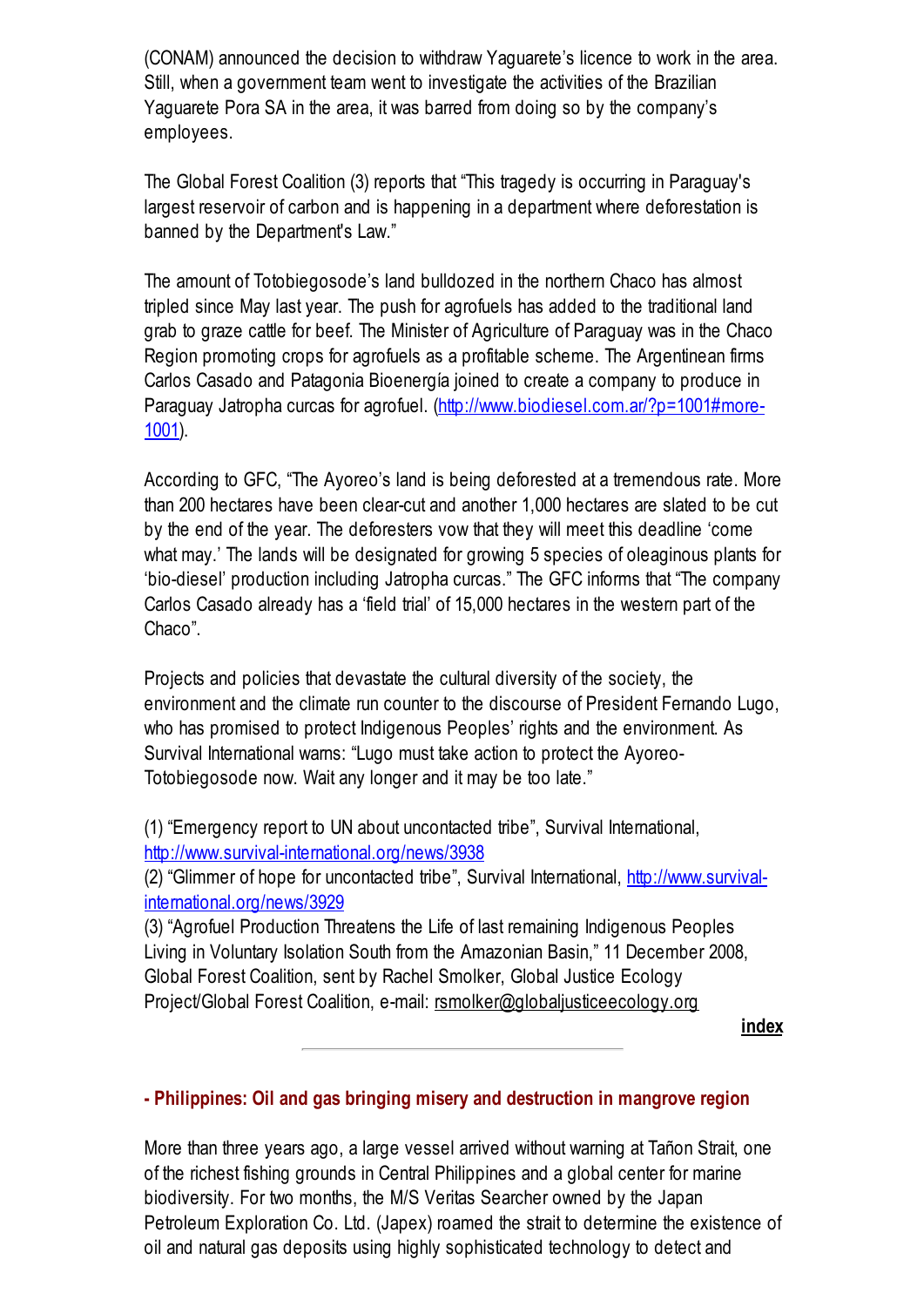determine the extent of these deposits.

Unknown to the people, Japex was already undertaking an extensive geophysical survey, using a vessel with an airgun and hydrophones connected to a cable that it drags underwater to produce seismic reflection surveys to detect large scale features of the sub-surface geology. The sonic boom from an airgun array is 255 decibels (dB), way over the human threshold of 80 dB and that of animals which is ever lower. Seismic blasting can damage reproductive organs, burst air bladders, and cause physiological stress in marine organisms. It can also cause behavioral modifications and reduce or eliminate available habitat, alter fish distribution by tens of kilometers, and damage planktonic eggs and larvae. Since then, the lives of thousands of subsistence fisherfolk have never been the same.

Mangroves that line the Tañon Strait are indicative of the rich food provider ecosystem now endangered by oil and gas exploration activities. Fish is a major diet component, accounting for over 50 percent of the total animal protein consumed in the country. The oil and gas exploration activities of Japex at the Tañon Strait and NorAsia Energy Ltd. at the Cebu-Bohol Strait are adversely affecting an estimated 200,000 fisherfolk in the provinces of Cebu, Bohol, Negros Oriental, and Negros Occidental in the Central Visayas region. Various Fact Finding Missions conducted by different groups since 2005 documented destruction of fisherfolk devices for fishing, disappearance of local types of fish as well as fish catch reductions brought about by Japex and NorAsia's operations: 3 – 5 kilos from 15 – 20 kilos reported by fisherfolk using motorizad boats; 0 – 2 kilos from 4 – 6 kilos by fisherfolk using non-motorized boats.

The fisherfolk organization Pamalakaya fears that oil and gas exploration activities have long-term impacts not only on the livelihood of subsistence fisherfolk in the region, but on the food security of the whole country as well. They may result in a "fish crisis" that would cut domestic production by an average of 600,000 metric tons of fish and other marine products annually for the next seven to 10 years, the group said. Even per capita fish consumption of every Filipino may be reduced by not less than 20 percent.

Meanwhile, Australian company NorAsia, is preparing to conduct off-shore drilling in the Cebu-Bohol Strait early next year. If oil and gas exploration has had such devastating impacts, imagine exploitation. "We're scared that when the drilling starts, we would totally have nothing left to eat. Even now all we can afford most of the time is just rice. Some of my fellow fish vendors have migrated to the cities to work as domestic helpers because there is no livelihood left here," said Lucena Sarahena, 41, a resident of Brgy. Langtad, Argao. "Our income used to be just enough for transportation, food, and electricity. Now it is barely enough even to put food on the table," said Merla Labid, 53, whose grandson got sick of bronchopneumonia and dropped out of sixth grade.

NorAsia also promised residents of Argao that the pump prices of gasoline, as well as prices of basic commodities, will go down if the oil and gas exploration goes well. But the fishermen of Brgy. Langtad are not convinced. "What will we do with low prices if we have no money because there is no fish?" says Felisa Albandonido, 60.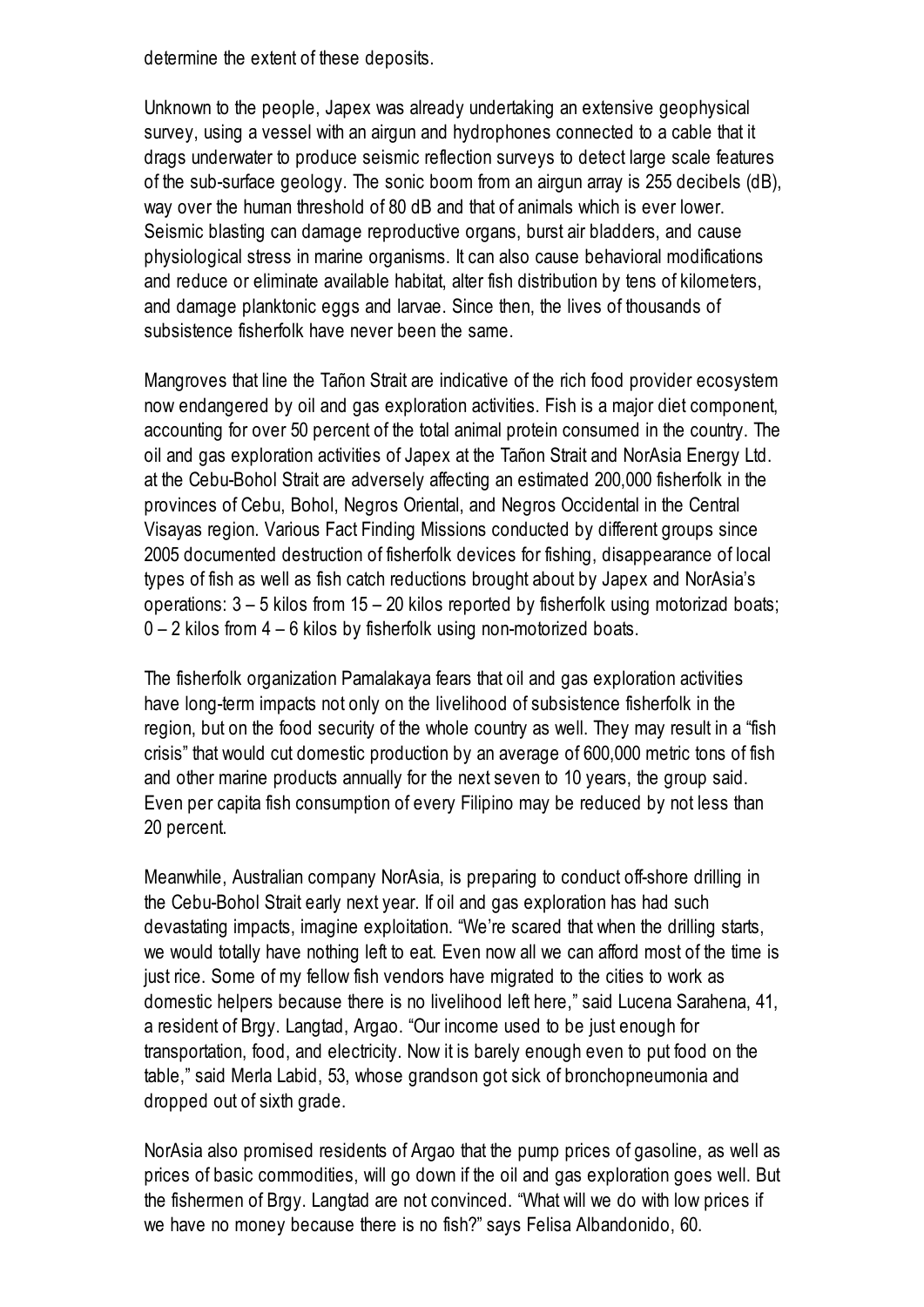In the meantime, the issue has resulted in the creation and strengthening of local fisherfolk groups across the region. Fisherfolk now lead organizing activities, public fora, pickets, and mass actions.

"We have seen in Asia and many parts of the globe that historically, oil doesn't translate into wealth of the people," says Gilbert Sape of People's Coalition on Food Sovereignty (PCFS). On the contrary, the experience of fisherfolk in Central Philippines has again proven that potential oil discovery has led to even greater poverty and destruction of the world's natural wealth.

Excerpted and adapted from: "Hunger and plunder in the seas: Oil and gas exploration causes destruction of marine environment and food insecurity in Central Philippines," Ilang-Ilang D. Quijano, PAN AP and PCFS, November 2008, <http://www.foodsov.org/resources/hungerplunder.pdf>

[index](#page-0-1)

### COMMUNITIES AND TREE MONOCULTURES

#### <span id="page-9-0"></span>- Indonesia: The paper that brought violence and death

Once more, the conflict over natural resources has played havoc on humble people. This time the criminal action took place on the settlement of Suluk Bongkal, Beringin, in the district of Bengkali, Riau Province, Sumatra.

On 18th December 2008 hundreds of police and paramilitaries stormed the village with tear gas and guns. A helicopter which appears to belong to PT Arara Abadi dropped an incendiary bomb on the village burning hundreds of houses allegedly with napalm. Tear gas and fire arms were used. Two toddlers were killed and many people were injured while others have been arrested. Some 400 villagers have fled into the forest in the mountains and just 58 people have remained in the village. Two days later, a helicopter flew at low height over the tents of homeless villagers and bombarded them with stones. They are under extreme psychological pressure.

The attack was aimed at evicting the population who have been enduring a longstanding land rights conflict with the plantation company PT Arara Abadi, a subsidiary of the Sinar Mas Group, a company owned by Eka Tjipta Wijaya, to which Asia Pulp and Paper (APP) also belongs. Arara Abadi operates the largest industrial tree plantation in Indonesia to supply wood to the pulp and paper factory Indah Kiat. In Riau alone, Arara Abadi has concessions over more than 350,000 hectares.

The environmental organisation WALHI (Friends of the Earth Indonesia) denounces that most of those tree plantations were set up in contravention of Indonesian legislation: Forestry legislation has been ignored, monocultures have been established on steep slopes which are at an angle of more than 30°, in water catchment areas, in areas with high biodiversity and on land belonging to local communities. Local people are losing the right to their land, without receiving fair and timely compensation and are becoming ever poorer as they lose access to and control of the country's natural riches.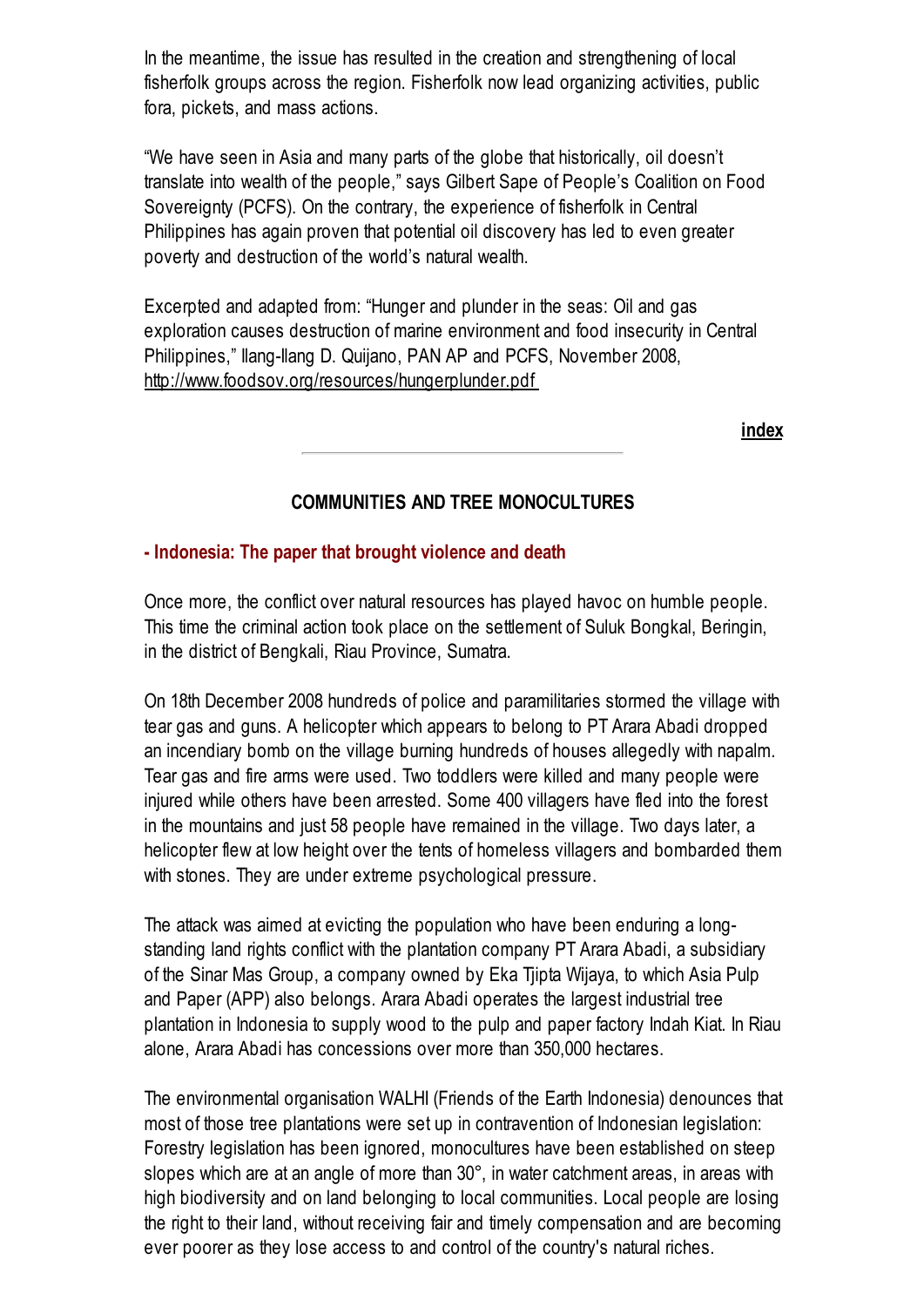WALHI believes that the violence in Suluk Bongkal, Bengkalis-Riau reflects the way in which natural resources are being treated in Indonesia, in a way which creates ever more conflicts and removes essential resources from the Indonesian population.

The conflict began in 1984, when PT Arara Abadi claimed the land and destroyed 200 graves of the indigenous Sakai people. Since then the conflict and violence has been escalating.

The people must be given back sovereignty over the resources on which their livelihoods depend. The government must restructure the pulp and paper industry as well as reviewing licenses for large-scale tree monocultures. "WALHI demands that the Indonesian government withdraws the license from PT Arara Abadi, ends the violence against people and all measures to isolate the village, releases those who have been detained and returns all property stolen from the people" says Berry Nahdian Forquan. "WALHI also demands strong measures against those responsible for the violence."

"WALHI is strongly opposed to any use of state violence against the population for the purpose of defending industry interests" says WALHI's Director. "This police and paramilitary action constitutes a violation of human rights", he states.

We encourage readers to support demands by WALHI that the state authorities must guarantee the human rights of the population and investigate and punish those responsible for this crime, and that the business permit granted to the plantation company in question must be withdrawn and that the rights of the population must not be sacrificed for companies' economic interests, by signing a letter posted at Rettet den Regenwald's website

[\(http://www.regenwald.org/international/englisch/protestaktion.php?id=345](http://www.regenwald.org/international/englisch/protestaktion.php?id=345)) to be sent to authorities in Indonesia.

The working group for democracy, human rights and environmental protection in Indonesia and East Timor, Watch Indonesia!, also demands "an immediate investigation of this new human rights abuse, compensation for the local population and a guarantee of their safety and rights, as well as punishment of those responsible for the violence. We demand that European governments and companies examine their links to companies such as Sinar Mas which are responsible for human rights abuses. Europe's excessive consumption bears some of the responsibility for the growing use of violence in land conflicts over paper, palm oil, gold and other raw materials. Sumatra is not the only place where people are being violently evicted for mass production of paper."

<span id="page-10-0"></span>Article based on press releases by WALHI, sent by Ade Fadli, [adefadli@walhi.or.id](mailto:adefadli@walhi.or.id), and Watch Indonesia! at http://lists.topica.com/lists/indonesia[act@igc.topica.com/read/message.html?sort=t&mid=813357752](http://lists.topica.com/lists/indonesia-act@igc.topica.com/read/message.html?sort=t&mid=813357752)

[index](#page-0-1)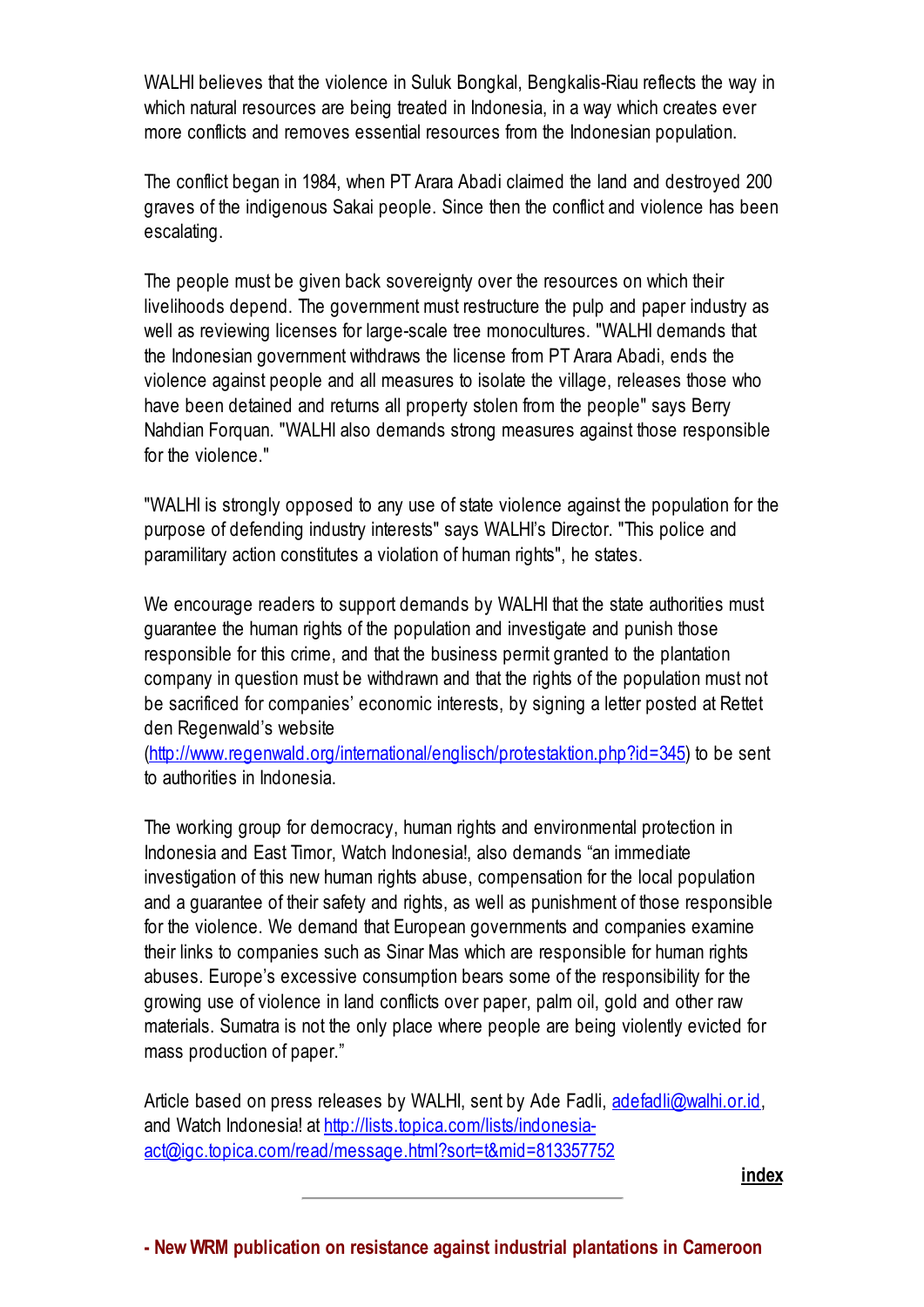This new publication of the WRM Series on Plantations (\* ) examines resistances of populations neighboring two of Africa's largest industrial tree plantations: the rubber monoculture Hévéa-Cameroun (HEVECAM) and the oil palm plantation Société Camerounaise de Palmeraies (SOCAPALM). The report intends to contribute to fill a lack of information on the situation around commercial plantations in Equatorial Africa.

Before the settlement of the two monocultures, the region – situated in Southern Cameroon near Kribi – was covered by coastal rainforest exceptionally rich in biodiversity. It was sparsely populated by Bantu peasants-hunters and Bagyeli hunters-gatherers ("Pygmies"), both of them tightly dependant on forest resources. With the arrival of the plantations in 1975 for HEVECAM and in 1978 for SOCAPALM, these populations were displaced and the forest was cut and replaced by monocultures. Today, the plantations are adjacent to about twenty Bantu and Bagyeli communities which are in more or less open conflict against these agro-industries, as the report explains.

By investigating the conflict, it appears clearly that the role of the government has always been central, notably through its determination of the legal framework within which the agro-industries operate (land property, terms and conditions, social and environmental laws). If it is true that the state must comply with the requirements of international actors (IMF/World Bank, French government), it remains nevertheless true that it is a key actor in the conflict, roughly speaking always on the side of the agroindustries. The relation between local populations and the state is in this respect ambiguous: on one hand, it is perceived as distant and authoritarian ("it is not your land but the land of the government" is the typical answer villagers receive from authorities), and on the other hand, the state is to a certain degree still respected ("we are not going to take up arms against our own government!").

In this conflicting context, one may wonder why, in Cameroon, industrial plantations have so much been promoted by the state – while their economic performances often remained well below the expectations. An explanation consists in showing the vested interests of the national elite and/or the subordination of peasants to the requirements of capitalist accumulation seen as the unique way towards "development". In short, the state has incontestably been positioned from the beginning of the colonization – and at the request of the mother country's private sector – as the main actor imposing the transition to capitalism, and this, in spite of the resistances of many local communities. Incidentally, the first important nationalist movement – the UPC (Union des Populations du Cameroun) of the socialist Ruben Um Nyobé – originates from land ownership issues related to the French colonization.

Yet the conflict between local populations and HEVECAM–SOCAPALM is not only a struggle over the land: it is also – and perhaps above all, now – an environmental conflict. This is so because Bantu and Bagyeli do not claim the control of the plantations' territory as such, since the latter has now, in their eyes, become useless. What they claim is: (1) a compensation in any form – monetary, village plantations, or infrastructure (roads, schools, etc.) – for the destruction of what they see as their forest; and (2) the non-extension of HEVECAM–SOCAPALM, that is, the preservation of their remaining customary forests. It is for this purpose that the neighboring Bantu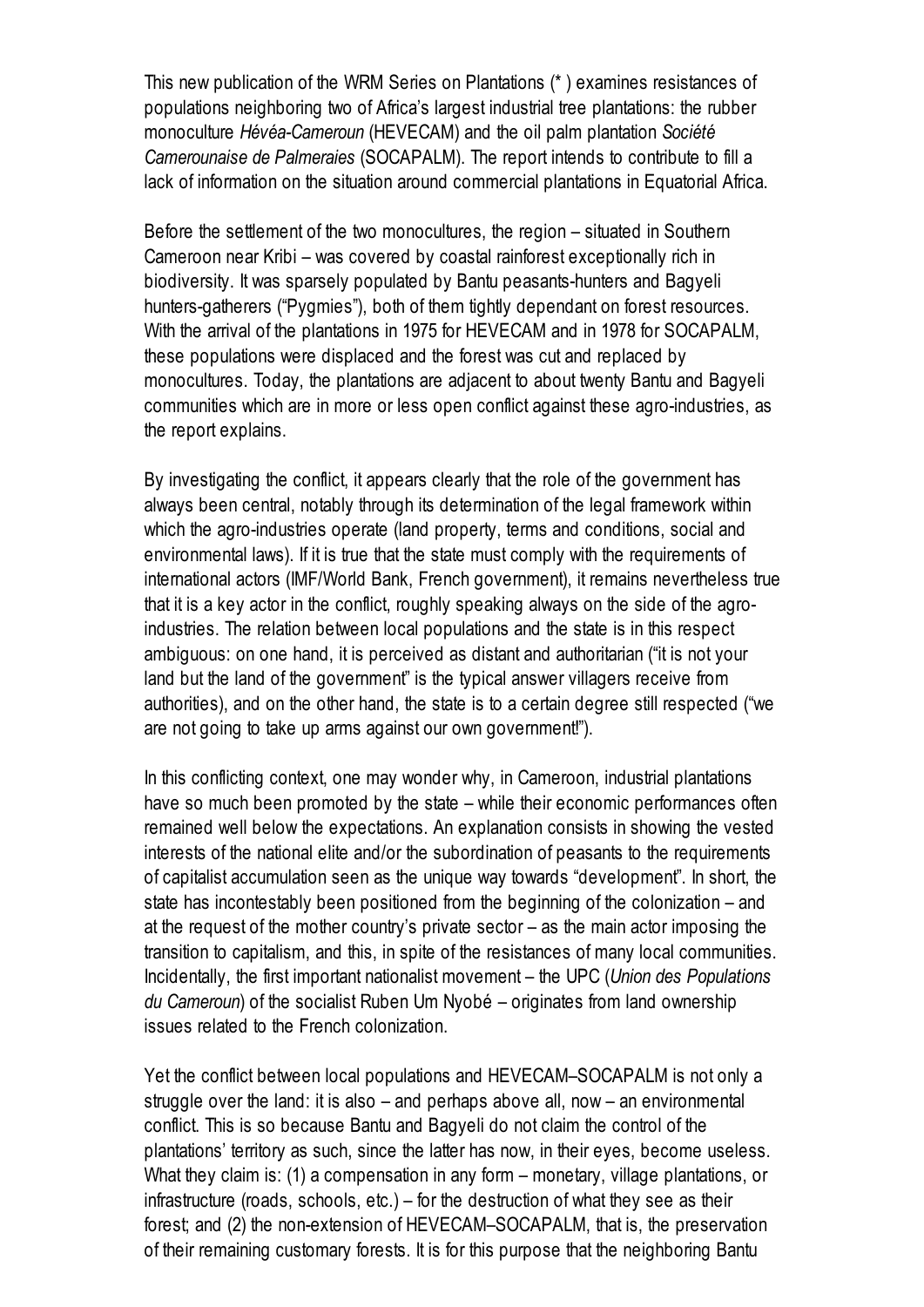commonly claim the employment of some of them among the high executives of the companies.

However, as it is often the case with rural impoverished populations, social conflicts remain largely latent, poorly organized and without a clear political dimension. Villagers often show a form of resignation. As the state is the "supreme chief of the land" as well as of the legitimate violence, there is an obligation of compliance. The protest's ground often remains the discourse, a situation that R. Oyono names a "conflict of language". In fact, the events described in the publication correspond quite well to what J. Scott calls the "everyday forms of resistance". The latter refers to any act by members of lower classes aimed at mitigating or refusing the requirements (here: the land occupation and the obligation to respect private property) of superior classes (here: HEVECAM–SOCAPALM's management and the state) or aimed at expressing their own requirements (here: a compensation in a broad sense). This kind of resistance went mostly unnoticed by historians and political scientists – because it generally remains without written traces – although it may represent the most common form of conflict among rural populations. The latter are therefore not what external observers have too often thought they were seeing, that is, globally passive social groups which would sporadically burst in violent riots. These everyday forms of resistance often are the weapons of the powerless. They can take different forms such as sabotage, theft, feigned ignorance, false agreement, concealment, noncommitment, slandering, arson, etc. In our case, the thefts of the plantation's products as well as the fires are typical forms of resistance taking place around HEVECAM– SOCAPALM. This kind of class struggle requires no or little coordination and planning; it is generally anonymous and avoids all direct confrontation with authorities or superior classes in order to dodge repression. What is more, through their accumulation, these resistances can have serious effects on the interests of the ruling classes.

Regarding the relation conflict–effects, J. Martínez-Alier points out that "the focus should not be on 'environmental conflict resolution' but rather (within Gandhian limits) on conflict exacerbation in order to advance towards an ecological economy". It is plausible indeed, writes this author, that these kinds of environmental conflicts – described as an "environmentalism of the poor" – will soon represent an important social force social towards sustainability.

#### Julien-François Gerber [\(JulienFrancois.Gerber@campus.uab.es](mailto:JulienFrancois.Gerber@campus.uab.es))

(\*) WRM Series number 13: "Résistances contre deux géants industriels en forêt tropicale. Populations locales versus plantations comerciales d'hévéas et de palmiers à huile dans le Sud-Cameroun" by Julien-François Gerber.

Only available in French.

<span id="page-12-0"></span>It can be downloaded from WRM's web site at: [http://www.wrm.org.uy/publications/Cameroun\\_fr.pdf](http://www.wrm.org.uy/publications/Cameroun_fr.pdf) For printed copies please contact: **[bookswrm@wrm.org.uy](mailto:bookswrm@wrm.org.uy)** 

[index](#page-0-1)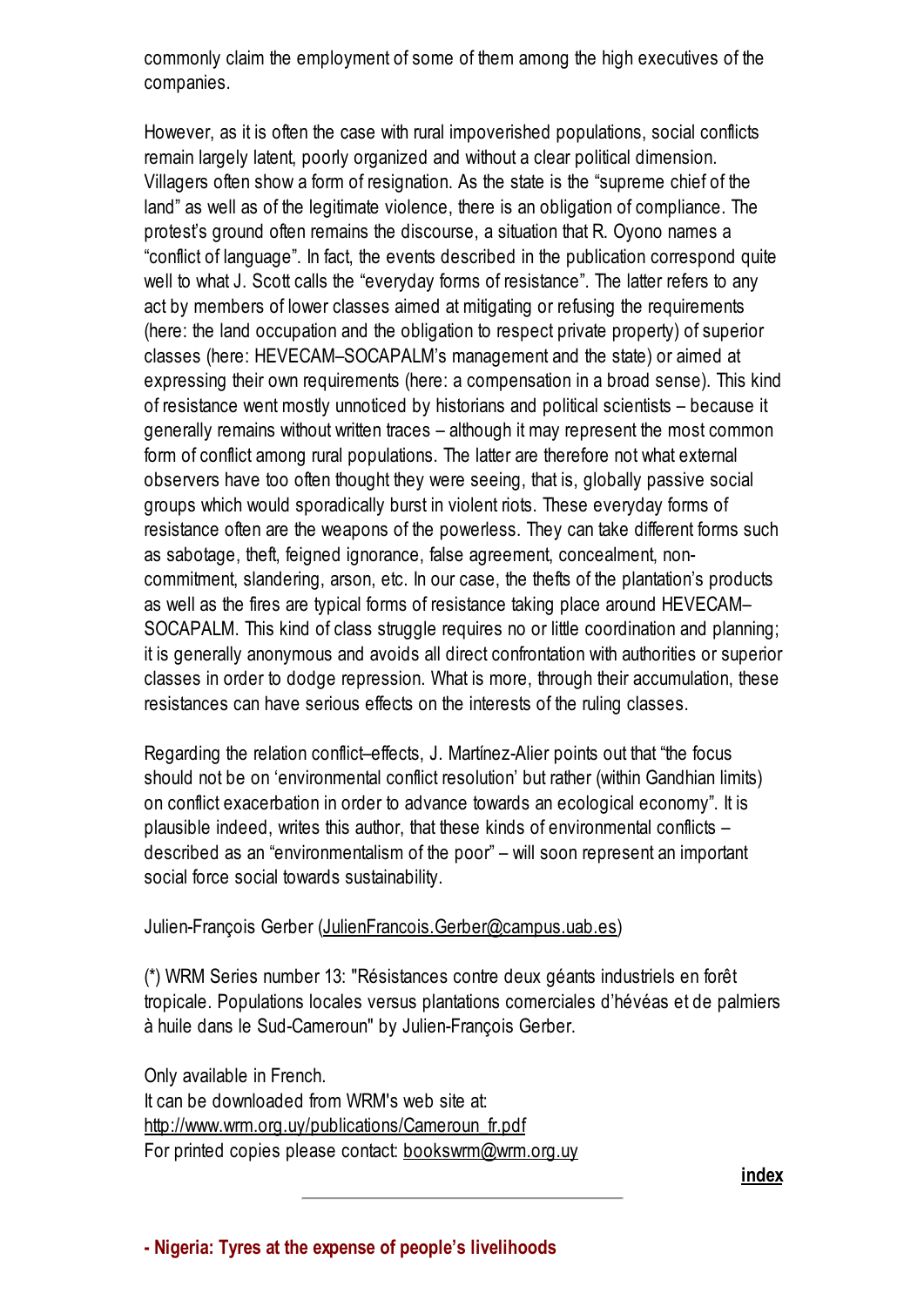Did you ever imagine that the tyres of your car may have been produced at the expense of a local community's livelihood in Nigeria?

Most of the world natural rubber production goes for the manufacturing of tyres for different types of vehicles, ranging from cars, to trucks, airplanes and so on. To have an idea of the huge amount of tyres consumed, let's take a look at the statistics in 2007 where 1.3 billion tires were produced.

South East Asian countries (Malaysia, Indonesia and Thailand) are the major producers of rubber in the world while Africa accounts for some 5% of global natural rubber production. Within Africa, the main producing countries are Nigeria (300,000 hectares), Liberia (100,000) and Cote d'Ivoire (70,000).

The multinational companies Michelin and Bridgestone are the major players in the world tire production. Both of them are active in Africa, where they have set up their rubber plantations. Bridgestone/Firestone Corporation has its conflictive plantations established in Liberia and the sad history is well known (see previous articles on Bridgestone in WRM Bulletins 134 and 102).

On its part, the France-based Michelin has only recently started to write its own history of human rights violations. It all started on May 29 2007, when over 3,500 hectares of Iguobazuwa Forest Reserve including individual and communal farmlands were allocated to Michelin to be converted into rubber plantations in an illegal deal without the consent of community people. The invaded Iguobazuwa Forest Reserve is located in Edo State at the southwestern part of Nigeria.

Iguobazuwa Forest Reserve has been described in time past as one of the forest and biodiversity-rich regions of Nigeria. Around Iguobazuwa, more than 20,000 agrarian people live. They depend on the forest for their daily livelihoods and furthermore they used to have their farmlands around the forests to cultivate the land.

Without having ever consulted the communities, the local government allocated 3,500 hectares of forest land to the French multinational company to set up its rubber plantations.

When Michelin arrived, it bulldozed the 3,500 hectares of forests and also the people's farmlands. Local people found themselves from one day to another with both sources of livelihood –their forest and farmlands- completely destroyed. Iguobazuwa communities lost everything.

Their farmlands allowed them to cultivate food for daily consumption, but it was also a source of income as they used to sell some of their produce at the local market. The surrounding forests used to be their pharmacy, as well as the wood and water provider, and their place for worship.

The national environmental advocacy group, Environmental Rights Action (ERA) that has been closely following the case, reports that "On the eve of former Edo State's Governor Lucky Igbinendion's exit from office (29th May, 2007), large expanses of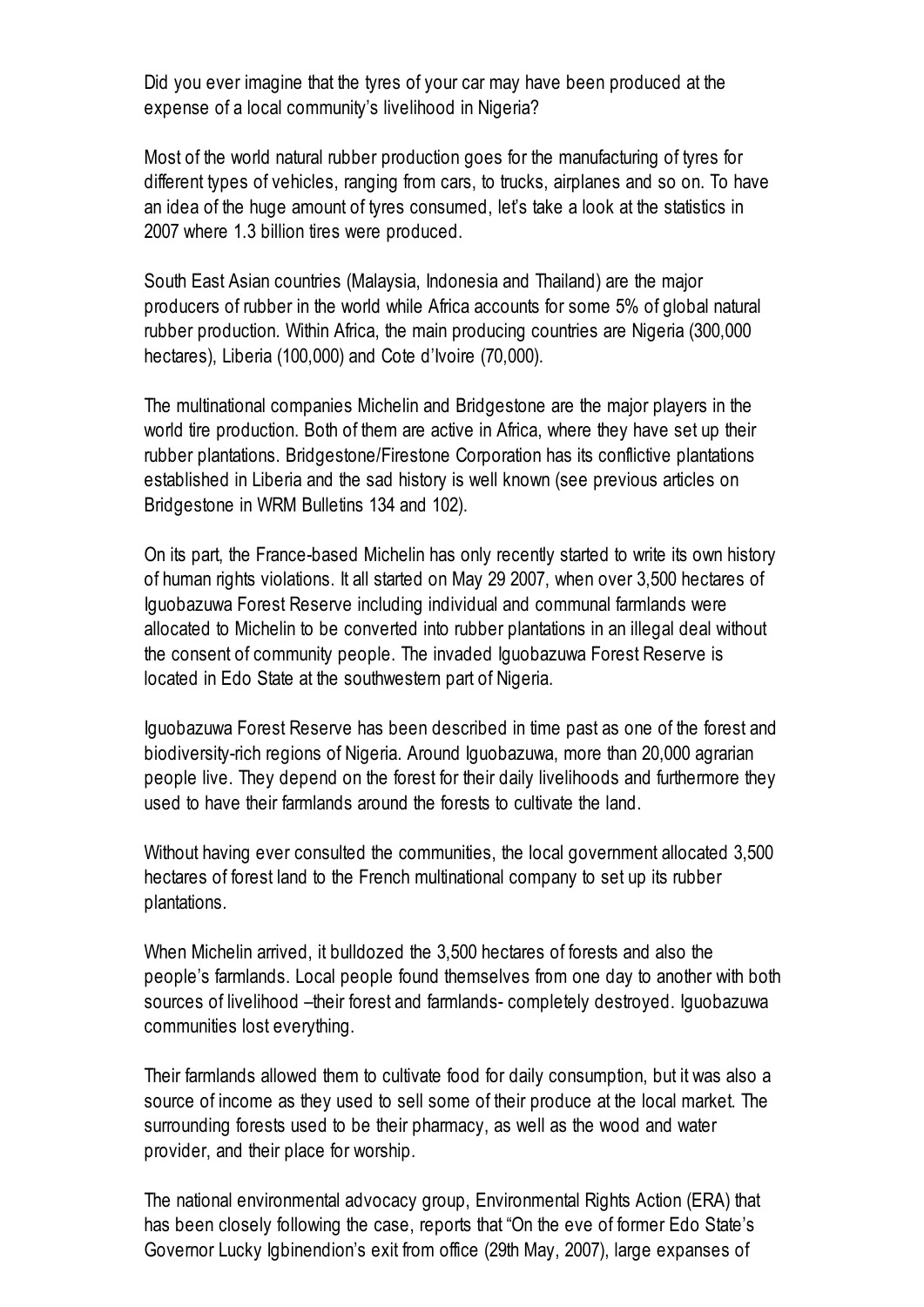Iguobazuwa forest reserve measuring over three thousand five hundred hectares were allotted to Michelin Nigeria Plc (owners of Osse river rubber estate company), without due process. The approval, believed to have been gotten through the back door, was done without due process or the consent of the community people. This action, publicized by Michelin and the Government as a sign of development, has brought a serious setback to the agrarian communities, as Michelin's rubber plantation has destroyed their forest, forest resources, age-old individual and communal farmlands, leaving the affected community people uncompensated."

Speaking with ERA's Forest & Biodiversity officer/Media relations, Rita Osarogiagbon, the Chairman of Iguobazuwa Community Development Association, Mr. Gabriel Igbinigie revealed that the community people had once led a protest delegation to the former Edo State Commissioner for Environment Mrs. Sara Adetugbogboh (now Commissioner for Commerce and Industry), over an alleged illegal concession of forest lands to Michelin Nigeria. He said 'She reiterated that the present arrangement with Michelin was done by the past and not the current Government, adding that Michelin should go and resolve the differences by paying compensation to affected community members'".

There have been many attempts by different members of the communities to make their voices heard but nothing has changed. Women, tired of being passive, have decided to raise their voices and make their demands heard both by the authorities and the company. During the first days of November they gathered in a two day workshop to share their experiences. As a result, they have come up with a series of demands and are determined to get their lands back.

As a fallout from the 2-day workshop held on the 4<sup>th</sup> -5<sup>th</sup> November 2008, Michelin called some members of two communities (Aifesoba and Iguobazuwa) out of the nine communities directly impacted, and payed them compensation. One group from Iguobazuwa was paid fully while the other community from Aifesoba was payed what the community people described as peanuts, as according to them, it was a far cry from the extent of destruction and was not commensurate with the amount valued for the crops destroyed.

This divide and rule tactics by Michelin, has caused serious disaffection among communities and its members. Hence, a peaceful protest march by men, women and children of the aggrieved communities was held recently in Benin city to drive home their grievances. They solicited for ERA/FoEN and the World Rainforest Movement's continuous support in ensuring justice.

A woman from one of the adjacent communities in Iguobazuwa described the situation in very clear terms when she said "I don't want money. I want my land back…if they give me one million Naira today, I will still go broke, but if I have my land I can always farm to take care of my family and possibly pass the land on to my children."

They are facing serious threats linked both to food shortages -which has resulted in the food price hike in the local markets and has led to serious hunger and malnutritionand also health risks due to an outbreak of epidemics as a result of the extinction of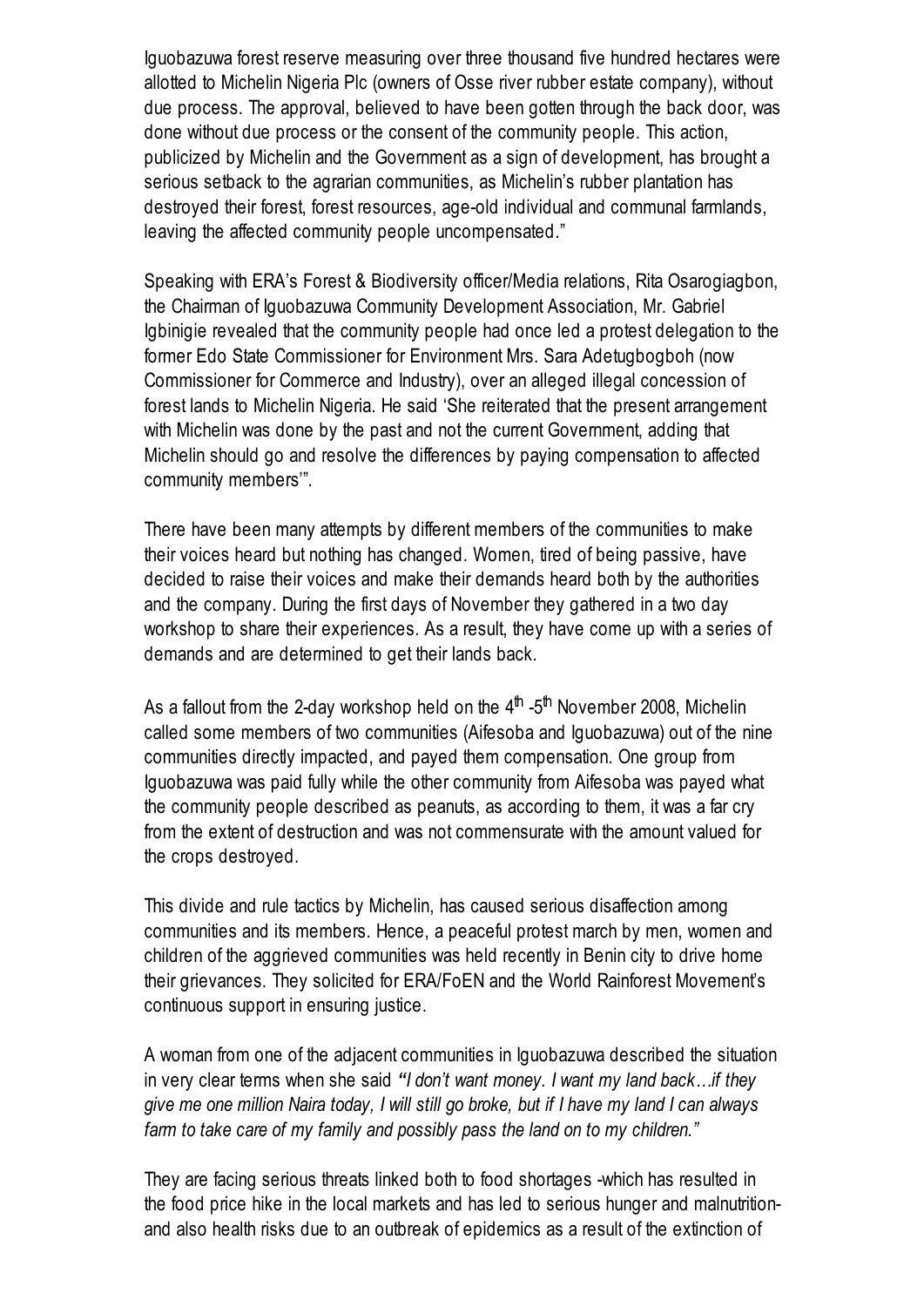local medicinal plants resulting from Michelin's conversion of their forests to rubber plantations.

They stated that they won't stop until their land is given back, every tree felled replanted and full compensation for the crops destroyed is given. They know it is not an easy path and for accomplishing it they know that they need international support.

Those of you who wish to support these women can do so by signing on to the letter at

[http://www.wrm.org.uy/countries/Support\\_to\\_Nigerian\\_Communities.html](http://www.wrm.org.uy/countries/Support_to_Nigerian_Communities.html) that will be sent to the Nigerian Government as well as to Michelin's offices.

Article based on: Information from Environmental Rights Action, ERA Field report 172, at: [http://www.eraction.org/index.php?option=com\\_content&view=article&id=105:field](http://www.eraction.org/index.php?option=com_content&view=article&id=105:field-report-172-michelin-converts-prime-forest-to-plantation&catid=5)report-172-michelin-converts-prime-forest-to-plantation&catid=5; Michelen web site: [www.michelin.com](http://www.michelin.com/);

[http://www.michelin.com/corporate/front/templates/affich.jsp?](http://www.michelin.com/corporate/front/templates/affich.jsp?codeRubrique=88&lang=EN)

codeRubrique=88&lang=EN,

[http://www.michelin.com/corporate/front/templates/affich.jsp?](http://www.michelin.com/corporate/front/templates/affich.jsp?codeRubrique=88&lang=EN)

codeRubrique=88&lang=EN;

Information gathered during the workshop conducted in Nigeria on 4 and 5 of November within the joint WRM – FOE Project on the role of the EU in disempowering women in the South.

[index](#page-0-1)

## <span id="page-15-0"></span>- Papua New Guinea: World Bank promoting oil palm and pushing people into poverty

The "Small Holder Agriculture Development Project" (SADP) is a World Bank loan recently granted to the PNG Government. The SADP project, a U\$S 27.5 million credit "aims to enhance agricultural incomes in a number of communities in West New Britain and Oro provinces." According to World Bank's Country Manager for PNG Benson Ateng this project is "a core element of the new Country Strategy, through its support for poverty alleviation in two oil palm growing provinces. The project aims to increase the revenues of oil palm farmers through a community-based approach to agricultural development."

However, the local people in Oro Province, where plantations were also developed with a previous World Bank loan and one of the targeted areas under the SADP loan, are strongly opposed and denounce that the loan "has been hijacked by the Oil Palm Plantation Companies in Papua New Guinea to push for the expansion of oil palm rather than expend it in areas that will enable greater economic benefits for the agricultural dependent rural masses of Papua New Guinea."

Instead of promoting a diversified approach to agricultural development, by means of this project smallholders will be encouraged and receive funding to establish oil palm plantations on their lands.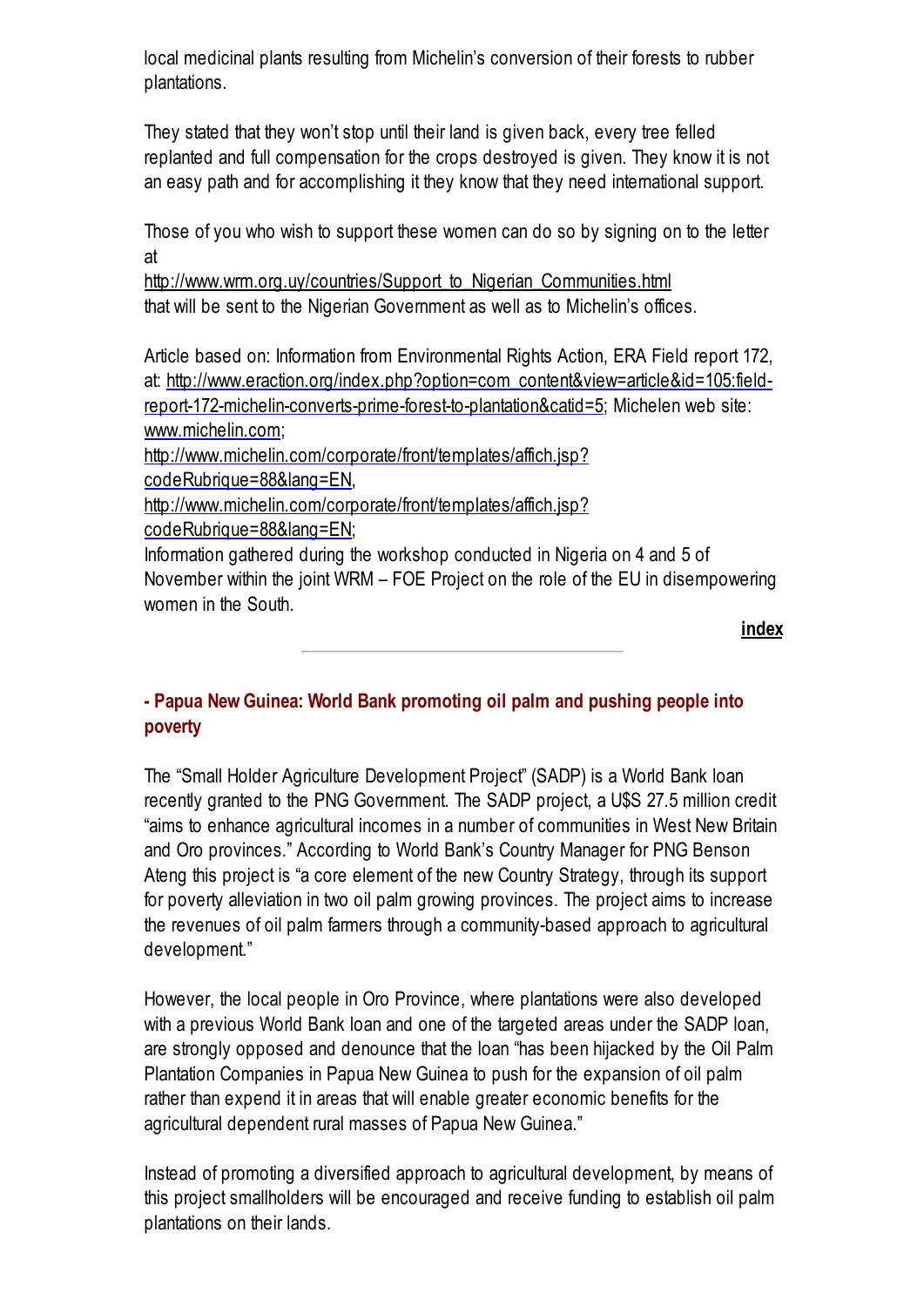According to a letter received by the World Rainforest Movement, local communities object to the loan being spent on oil palm expansion for the following reasons:

"Firstly oil palm is not the only option for active participation in the cash economy for the rural population as is the view of our Government and the multinational oil palm companies operating in our country. The various assessments have been focused on oil palm rather than alternatives. In the Northern Province, the assessment teams held discussion only with the stakeholders in the oil palm industry. These consultations also failed to convene meetings with non oil palm growers in oil palm growing areas. Therefore, the views presented to support the loan submission do not reflect a broad cross section of the community.

Secondly, we are of the view that for this SADP Loan to benefit more agricultural dependent families the government should focus on developing and maintaining road access to rural communities to enable greater participation by the bulk of the population.

Any further expansion of oil palm will not be in the best interest of the nation as it will have serious negative effects on our social and terrestrial environment. It has already contributed to major losses of forests and biodiversity in our country bringing with it social and environmental problems which the oil palm companies have refused blatantly to accept responsibility.

We are aware of the fact that the World Bank is very well informed of the issues as a direct impact by the oil palm industry however sees it fit to grant another loan to the Government of PNG in the pretence of agriculture development as a strategy to alleviate poverty whilst the fact remain the multinational corporations profit from the loans while we repay these loans.

In fact the previous World Bank loan for the Oro Expansion Oil Palm Project in Oro province has done quite the contrary from reducing poverty. Some of our people have suddenly become landless who will pioneer a class of poor. This is something we have not known since our ancestors."

Based on the above considerations, local communities call on the World Bank to either review the loan conditions to promote alternatives other than oil palm or to cancel the loan.

On their part, palm oil companies are lobbying the government to push for the funds to be released quickly as they already have their own implementation plans ready. Yet, there is still time to make things change and that is exactly what the local people from the northern Oro Province are pushing for: to stop this monocultural approach and push for a diversified future.

They are requesting international support and have drafted a letter that will be sent to the World Bank authorities as well as to the PNG government. The letter in full is available at:

http://www.wrm.org.uy/countries/Support to Papua New Guniea.html Those who would like to support the letter, can do so by sending your name,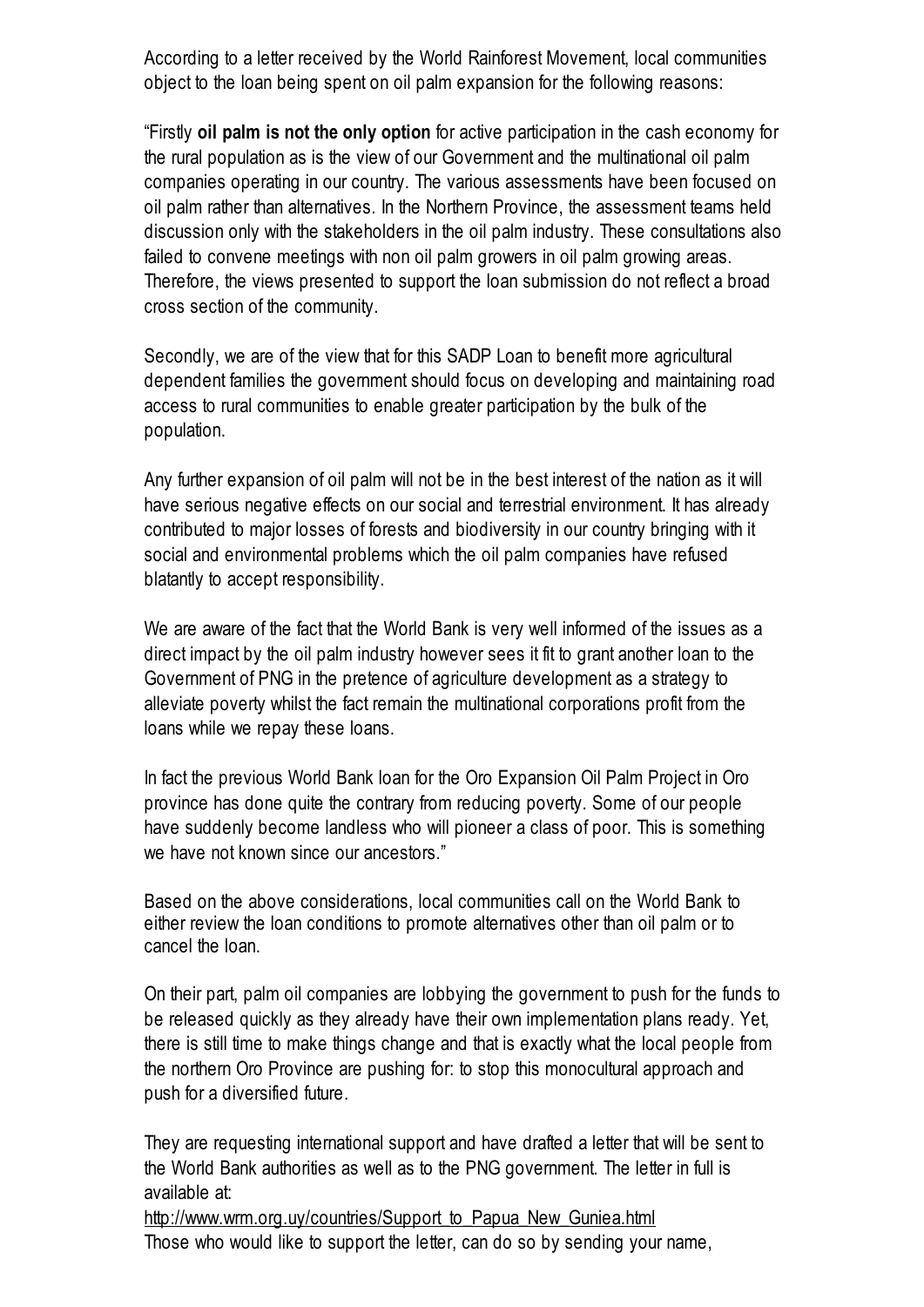organization and country to the email: <u>[support@wrm.org.uy](mailto:support@wrm.org.uy)</u> before February 20<sup>th</sup>.

[index](#page-0-1)

#### <span id="page-17-0"></span>- Plantations, poverty and power: Europe's role in the expansion of the pulp industry in the South

Before the current global economic meltdown, the pulp industry had ambitious expansion plans. Although the industry was closing mills in the North, it was expanding dramatically in the South where about five million tons of new capacity was due to start up each year for the next five years. Vast areas of monoculture tree plantations have been established to feed raw material to huge new megamills, particularly in Latin America, southeast Asia and South Africa.

Today, however, industry analysts are talking about overcapacity in terms of a "wall of pulp". Between September and December 2008, global pulp production shrank by more than 2 million tonnes. Hardest hit is southeast Asia, where Asia Pulp and Paper and APRIL have reduced pulp production by a total of 580,000 tonnes. In Brazil, Aracruz is desperately trying to save money after losing about US\$2 billion on investment in derivatives and has scrapped (for the time being, anyway) its proposed 1.5 million tons a year pulp mill at Guaiba in Rio Grande do Sul.

Pulp mills do not build themselves any more than plantations plant themselves. One of the reasons for the industry's current problems is a conflict of interest. European companies, aid agencies and institutions play a significant role in promoting and financing the expansion of the industry in the South. They promote this expansion not as a form of "development" but because it is beneficial to European industry.

My new report, "Plantations, poverty and power", looks at the role of European companies and institutions in promoting the expansion of the pulp and paper industry in the global South. The report replies to the lies that plantation proponents repeat to justify the expansion of industrial tree plantations in the South: that plantations provide jobs, relieve pressure on forests, are only established on degraded land, restore soils, sequester carbon and help meet a "global demand" for paper. The biggest lie of all is that plantations are forests.

The reality for people living in the areas where plantations have been established is that plantations have destroyed their livelihoods and sucked streams and rivers dry. The few jobs created are dangerous, poorly paid and often seasonal. Pulp mills are among the most polluting of industrial processes. Among the reasons that the South looks so attractive is that regulation is less strict. Trees grow faster in the tropics, labour is cheaper and governments provide a series of subsidies to encourage the expansion of the industry. But another important reason, which the industry is more reluctant to acknowledge, is that in several countries, the area of industrial tree plantations expanded rapidly under brutal military dictatorships, when protest against the impacts of plantations was either extremely dangerous or impossible. Examples include South Africa, Chile, Brazil, Thailand and Indonesia.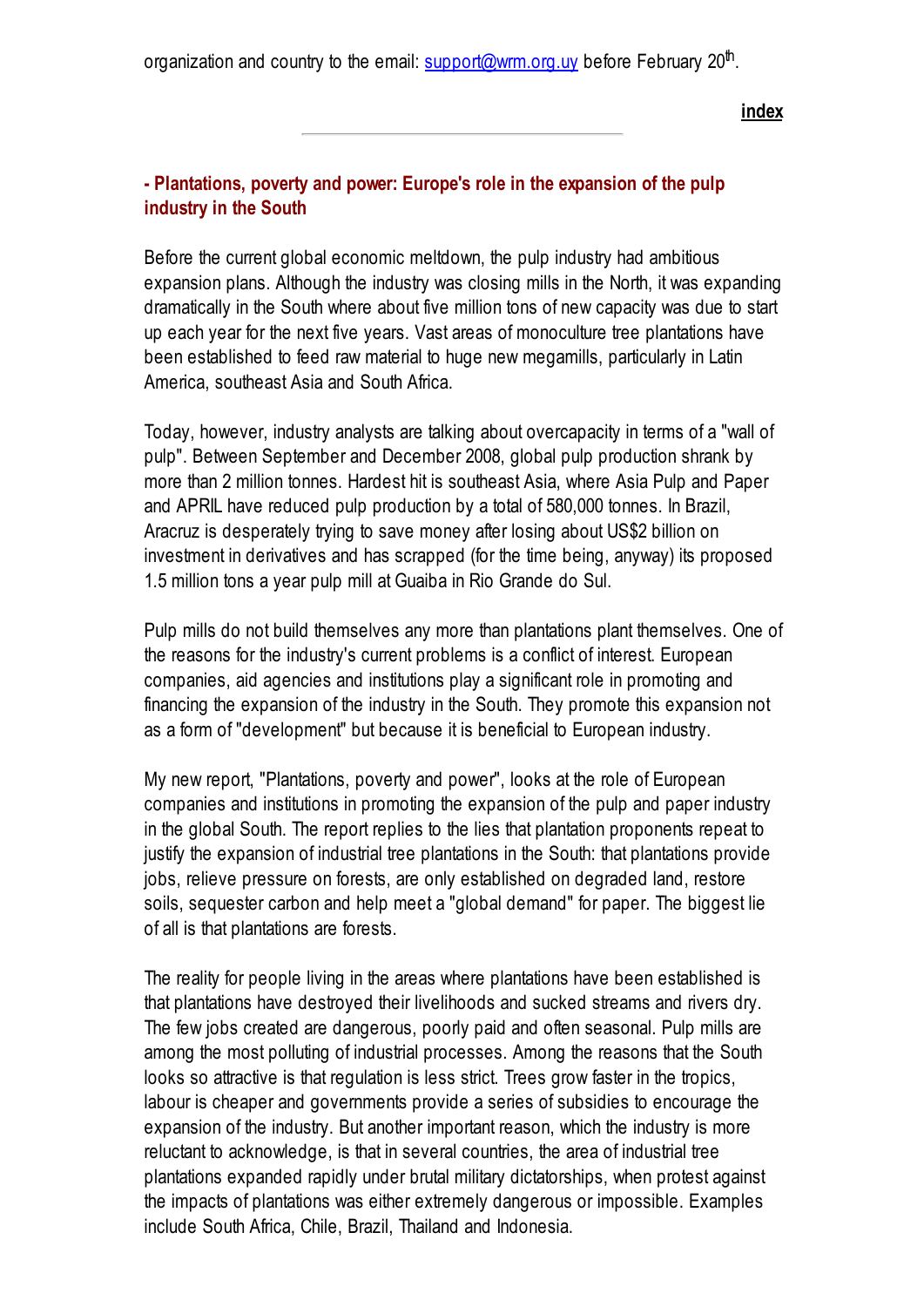The report looks at five pulp projects in detail: Veracel (Brazil); Sappi (Swaziland); Advance Agro (Thailand); Asia Pulp and Paper (Indonesia); Botnia (Uruguay). Without generous subsidies it is unlikely that any of these projects would have gone ahead. The projects provided a series of lucrative contracts for European, Nordic and North American consulting firms, machinery companies, chemical suppliers and engineering firms. All of these projects have resulted in serious problems for local communities.

This is followed by profiles of some of the European actors involved in promoting, designing and building pulp projects in the South. Pöyry is the largest forestry consulting firm in the world and has facilitated (and benefited from) the expansion of the pulp industry in many countries, both North and South. The Confederation of European Paper Industries supports the European pulp and paper industry regardless of its impacts on people and forests. The Asian Development Bank, the International Finance Corporation and the European Investment Bank provide examples of multilateral aid agency support to the pulp industry. Each of these aid agencies has different standards which it is supposed to apply to potentially destructive projects such as industrial tree plantations and the pulp industry. In each case, the standards (and the way in which the standards are applied) are inadequate to prevent the impacts on local communities and the environment.

The report looks in detail at two sets of voluntary standards: the UN Food and Agriculture Organisation's voluntary guidelines for "planted forests", and the Forest Stewardship Council's certification scheme. Both organisations support the pulp industry and the expansion of industrial tree plantations. By defining plantations as forests, the FAO helps create the illusion that plantations are not destructive, but simply another form of forest. FSC supports the pulp industry by certifying industrial tree plantations as well managed, failing in the process to address even the most egregious impacts of industrial tree plantations.

The report concludes with a suggestion for an alternative way that the pulp industry could develop, which would provide the paper needed to meet local demand, based on small-scale pulp and paper mills using local raw materials. Paper could and should be produced without destroying forests, grasslands and local people's livelihoods. A first step in moving towards a less destructive pulp and paper industry would be to stop the subsidies which help to keep the status quo. No more development funds should be used to facilitate the expansion of the global pulp industry and its associated industrial tree plantations.

By Chris Lang, [http://chrislang.org](http://chrislang.org/)

Chris Lang's new report, "Plantations, poverty and power: Europe's role in the expansion of the pulp industry in the South", can be downloaded here: [http://www.wrm.org.uy/publications/Plantations\\_Poverty\\_Power.pdf](http://www.wrm.org.uy/publications/Plantations_Poverty_Power.pdf)

[index](#page-0-1)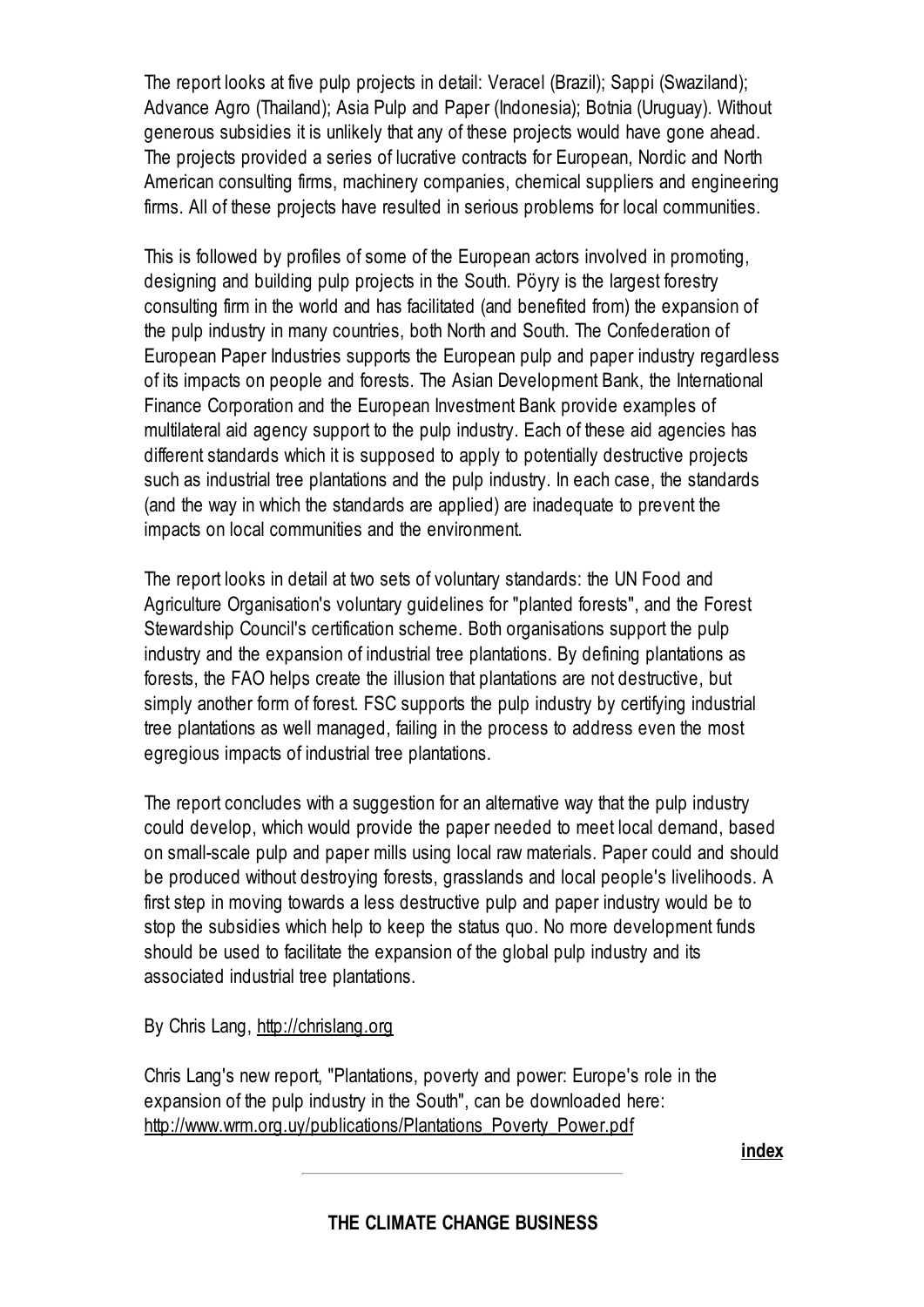#### <span id="page-19-0"></span>- Charcoal disguised as "biochar" sold as another profitable climate tech-fix

According to a growing, vocal and very well-connected group of scientists, entrepreneurs and lobbyists, the best if not the only way of humanity surviving climate change and solving the food and energy crisis is to plough billions of tonnes of charcoal into the soil every year. They call charcoal used in this way "biochar" and claim that it will lock up carbon for thousands of years, provide energy through the same process which produces the charcoal, greatly increase plant yields and stop deforestation (caused, according to many of them, mainly by small farmers who slash and burn forests because they cannot keep their soil fertile). However bizarre and unfounded these claims may be, they are being taken very seriously in high-level policy circles.

A keynote speaker at the 2008 conference of the International Biochar Initiative (IBI), which is the main biochar lobbying forum, was the Australian Tim Flannery. He chairs the Copenhagen Climate Council which is organising the World Business Summit on Climate Change in May, '09, which will put forward business and pro-business leaders' 'recommendations' to UNFCCC. Many IBI members and supporters are similarly wellconnected and able to influence high-level policy decisions.

The IBI achieved major successes at the Poznan UNFCCC Conference: Following a UNCCD submission in Poznan, biochar has been included into the "dialogue for the post 2012 climate regime". 1 Furthermore, the government of Micronesia proposed that biochar should play a vital role in mitigating climate change. Post-2012 CDM credits for biochar could be formally approved at Copenhagen.

If it is endorsed then a statement made by Flannery about "biochar" might well prove correct: "With the appropriate …promotion and adoption, it will change our world forever", though, there is every reason to reach the opposite conclusion regarding the second part of his sentence: "and very much for the better".2

Fine-grained charcoal is a by-product from biomass pyrolysis, a form of bioenergy production which yields two types of fuel; bio-oil and syngas as well as the charcoal. Both can be used for heat and power and they can also be further refined into secondgeneration agrofuels, i.e. into fuel for cars and potentially planes. It thus fits in perfectly with the push for biorefineries and tree plantations to fuel cars, but it does not depend on those. Pyrolysis for heat and power could be rapidly scaled up, provided that 'market hurdles' can be overcome. If pyrolysis companies could earn money from turning the biochar into patented fertilisers (with plantation expansion guaranteeing high profits from fertilisers), and if, on top of that they could attract carbon credits, the industry could take off very quickly. For companies such as Best Energies, Eprida, Dynamotive and Biomass Energy and Carbon, getting biochar included into carbon trading could make the difference between possible bankruptcy or, as Best Energies put it "win[ning] the current land grab in next-generation fuels"3.

IBI lobbyists promote an image of a future industry which primarily benefit small farmers and other villagers, through small pyrolysis units and charcoal-making cooking stoves, yet many of their spokespeople call for "biochar" 'carbon sequestration' targets which would make half a billion hectares of biochar plantations sound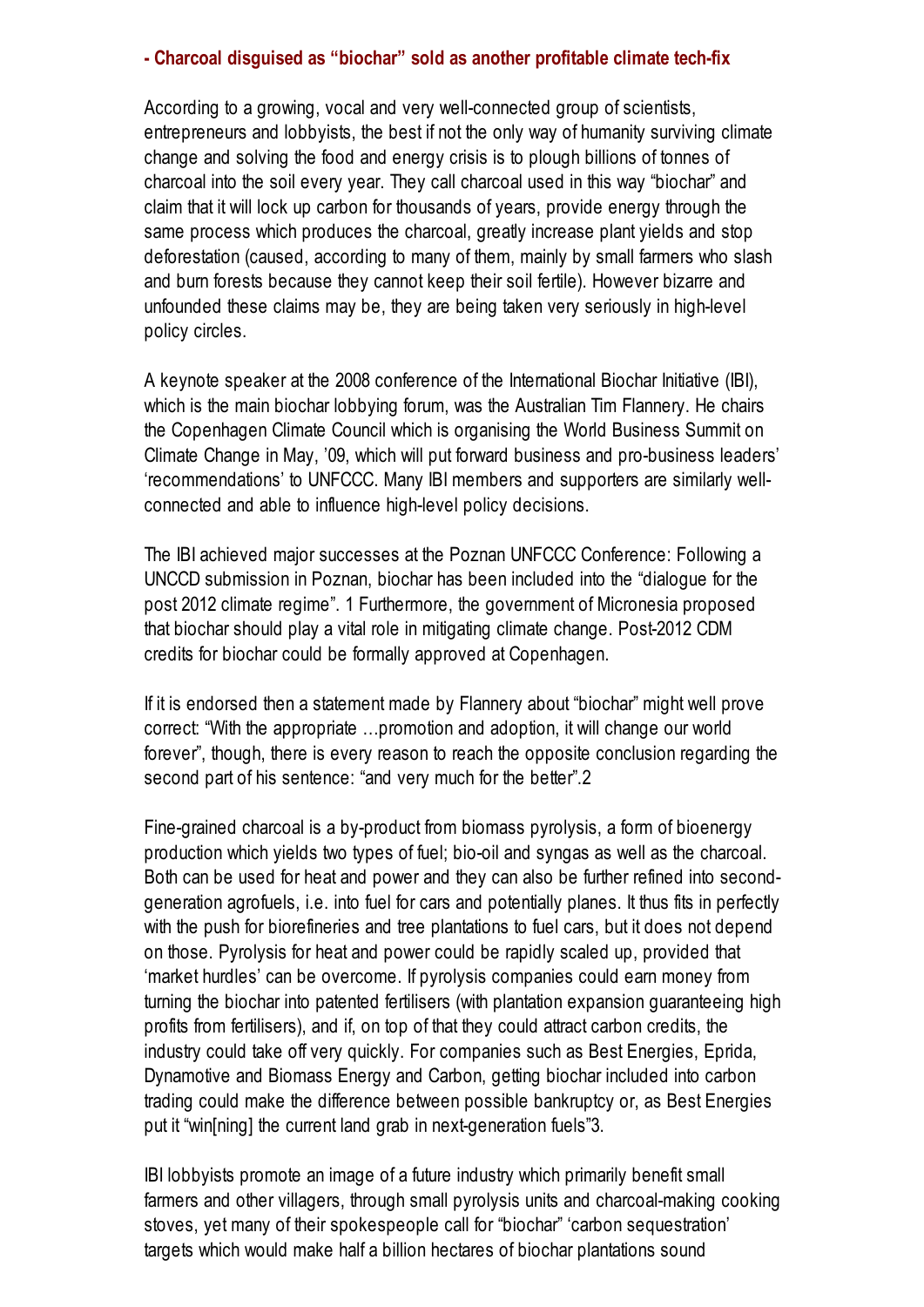#### conservative.

"Biochar" thus fits in with other false climate solutions based on large-scale plantations and land-grabbing, from agrofuels to 'carbon sink' tree plantations and GE trees. The scientific rationale for "biochar" is even shakier than for many other false solutions: Agrofuels, however harmful, can at least power cars. Applying charcoal to soils, on the other hand has not been shown to reliably sequester carbon or make soil more fertile on its own. The 'evidence' for the claims is based primarily on terra preta, ancient soils in Central Amazonia, formed hundreds or even thousands of years ago. Terra preta was created by small farmers who, over many generations, mixed charcoal as well as compost, animal and fish bones, river sediments, manure and diverse biomass residues into the soil. There is no evidence that carbon-rich, fertile soils can be recreated simply – or quickly – by applying large quantities of charcoal to fields.

So far only one "biochar" field study has been published in peer-reviewed journals. Researchers found that, charcoal additions to soil made synthetic nitrogen fertilisers work better. Yields for plants grown with char and fertilisers were still considerably lower than for plants grown solely with chicken manure. Using nothing but charcoal, however, resulted in zero plant growth after two harvests. This is why a lot of the 'biochar research' actually involves an ammonium bicarbonate fertiliser, of which char is only one component. At least during this short-term study, most of the carbon remained in the soil, but other studies indicate that even this is not guaranteed.

A study in Kenya showed that over the first 20-30 years after biomass burning, soils lost 72% of the carbon contained in charcoal.4 Initial results of a Colombian field study show that plots with charcoal had higher yields but lost 60% more soil carbon than control plots over two years.5 This makes claims about biochar having the potential to sequester carbon on a geo-engineeering scale little more than hot air.

The push for ""biochar today can be compared with that for agrofuels around 2002: Unfounded promises to solve the climate crisis and poverty with one stroke, while, behind the scenes, a massive lobbying effort is paving the way for artificial markets through state support. By the end of this year, the biochar lobby could well succeed in getting "biochar" into the CDM and other carbon trading schemes from 2012, possibly with 'double credits', as well as gaining other state support. Once this is in place, major industry investment and plantation expansion will follow. Several Indonesian pulp and paper companies, the executive director of the Indonesian palm oil association, Embrapa in Brazil, the Bolivian agribusiness firm DESA in Santa Cruz and Shell are amongst those already promoting the idea. The question is whether civil society groups and movements will be able to organise quickly enough and succeed in stopping the push for industrial biochar and, above all, carbon trading in charcoal as a soil amendment("biochar"). If we fail this year then we could soon find ourselves fighting against another wave of land-grabbing and forest and other ecosystem destruction.

By Almuth Ernsting, Biofuelwatch, [http://www.biofuelwatch.org.uk](http://www.biofuelwatch.org.uk/), e-mail: [info@biofuelwatch.org.uk](mailto:info@biofuelwatch.org.uk)

References: